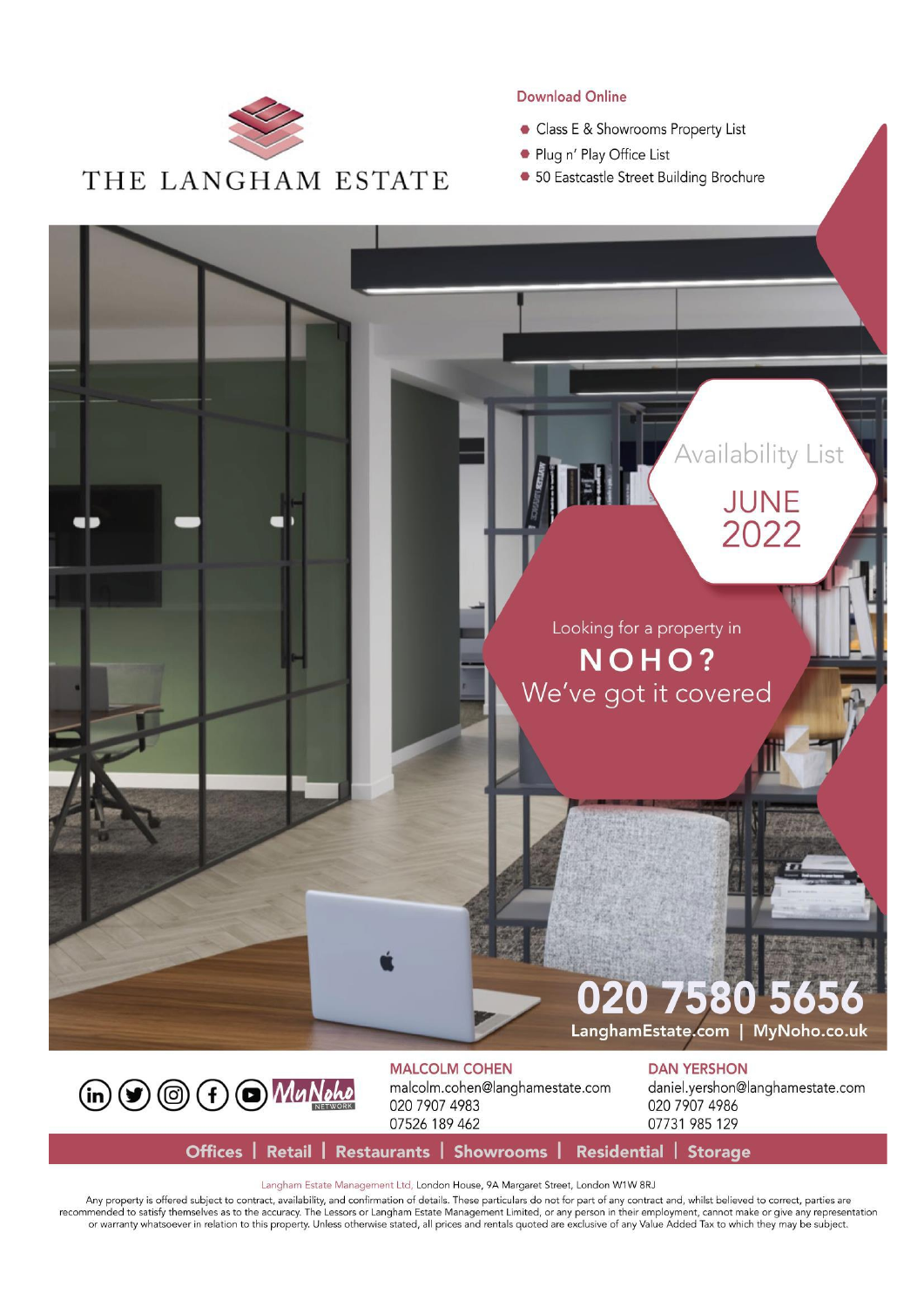# OFFICES TO LET

# **200 - 500 sq ft**

# **17-18 Margaret Street**

**Third Floor (R/N)** Area: 130 sq ft (12.07 m²) Rent: £7,995 pa (£61.50 psf)

# **Welbeck House, 66-67 Wells Street**

**First Floor (Rear)** Area: 250 sq ft (23.22 m²) Rent: £POA

**Second Floor (Rear) Undergoing Refurbishment** Area: 250 sq ft (23.22 m²) Rent: £POA

# **17-18 Margaret Street**

**Fourth Floor (Rear West)** Area: 285 sq ft (26.48 m²) Rent: £16,530 pa (£58 psf)

# **50 Great Portland Street**

**Second Floor**  Area: 300 sq ft (27.87 m²) Rent: £16,500 pa (£55 psf)

# **51 Great Portland Street**

**Second Floor** Area: 325 sq ft (30.19 m²) Rent: £18,200 pa (£56 psf)

# **53 Great Portland Street**

**Third Floor Under Offer** Area: 325 sq ft (30.19 m²) Rent: £16,900 pa (£52 psf)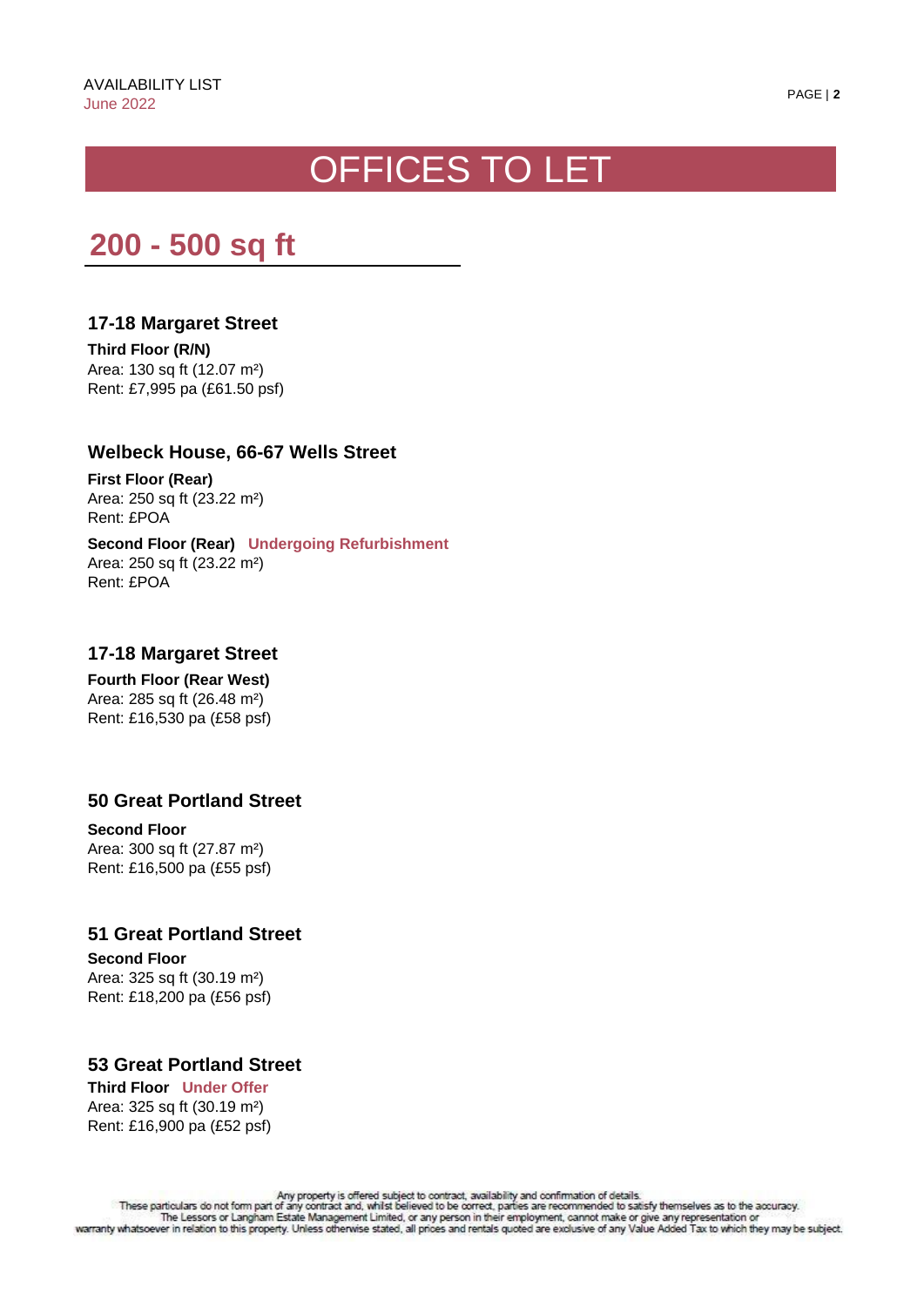#### **65 Margaret Street**

**Third Floor Newly Decorated** Area: 350 sq ft (32.51 m²) Rent: £20,475 pa (£58.50 psf)

# **47/50 Margaret Street**

**Fourth Floor (West) Newly Decorated** Area: 355 sq ft (32.99 m2) Rent: £20,768 pa (£58.50 psf)

#### **53 Great Portland Street**

**First Floor**  Area: 370 sq ft (34.37 m2) Rent: £20,350 pa (£55 psf)

#### **65 Margaret Street**

**Second Floor Newly Refurbished** Area: 375 sq ft (34.83 m²) Rent: £21,938 pa (£58.50 psf)

# **47-50 Margaret Street**

**First Floor (West) New Decorated** Area: 380 sq ft (35.30 m2) Rent: £22,230 pa (£58.50 psf)

# **Windsor House, 40-41 Great Castle Street**

**Fourth Floor Undergoing Refurbishment** Area: 400 sq ft (37.16 m2) Rent: £POA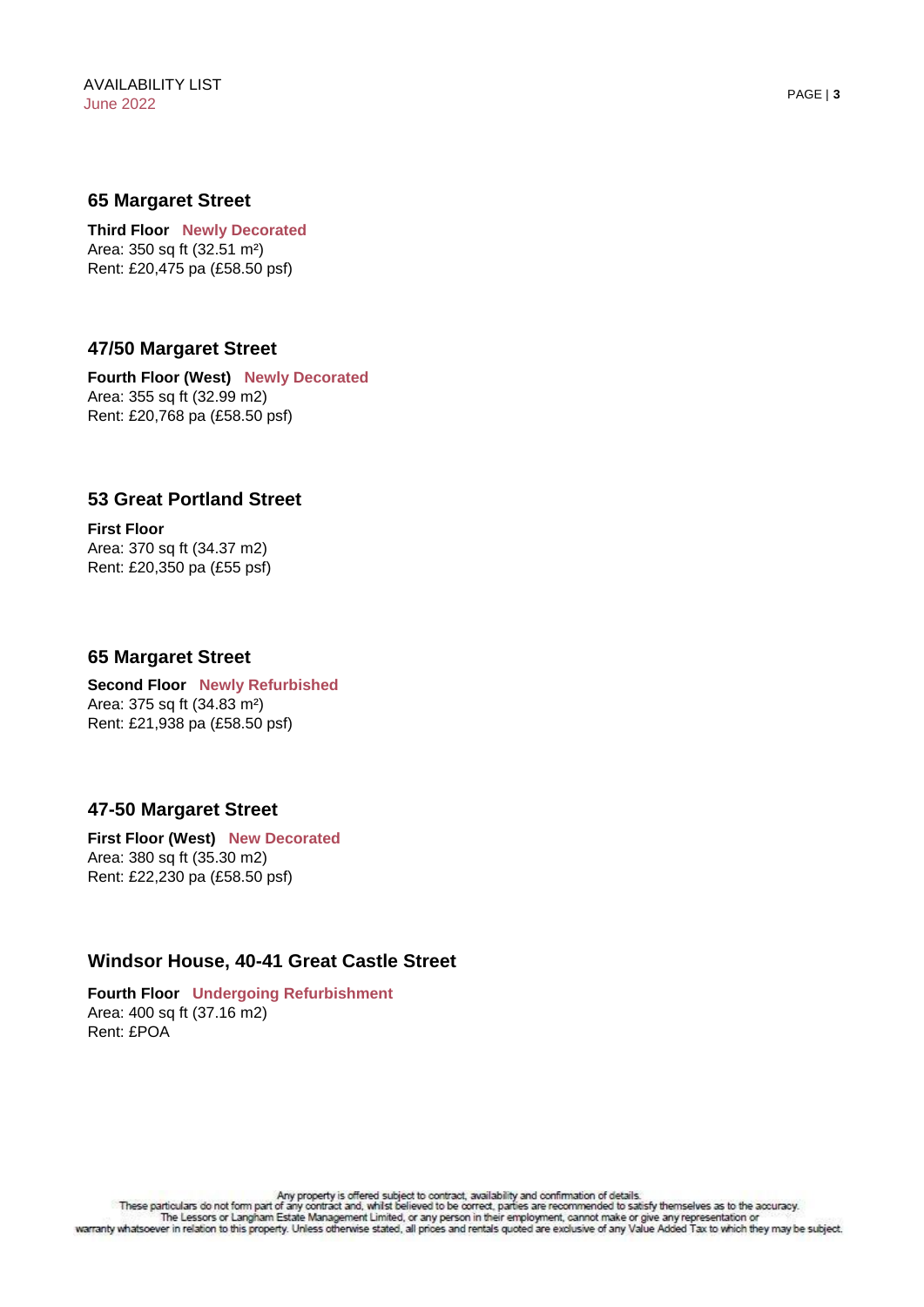#### **22-25 Eastcastle Street**

**Third Floor (East) Newly Decorated** Area: 420 sq ft (39 m2) Rent: £24,150 pa (£57.50 psf)

### **9 Little Portland Street**

**Second Floor** Area: 440 sq ft (40.88 m²) Rent: £25,300 pa (£57.50 psf)

#### **50 Eastcastle Street**

**Suite 398 Newly Decorated** Area: 445 sq ft (41.34 m²) Rent: £24,475 pa (£55 psf)

#### **51/53 Margaret Street**

**First Floor (West) Newly Decorated** Area: 450 sq ft (41.81 m²) Rent: £26,325 pa (£58.50 psf)

**Fourth Floor (West) Newly Decorated** Area: 450 sq ft (41.81 m²) Rent: £26,325 pa (£58.50 psf)

#### **Kenilworth House, 79/80 Margaret St**

**Fifth Floor (West) To Be Redecorated** Area: 455 sq ft (42.27 m²) Rent: £26,618 pa (£58.50 psf)

#### **9 Little Portland Street**

**First Floor**  Area: 455 sq ft (42.27 m²) Rent: £26,163 pa (£57.50 psf)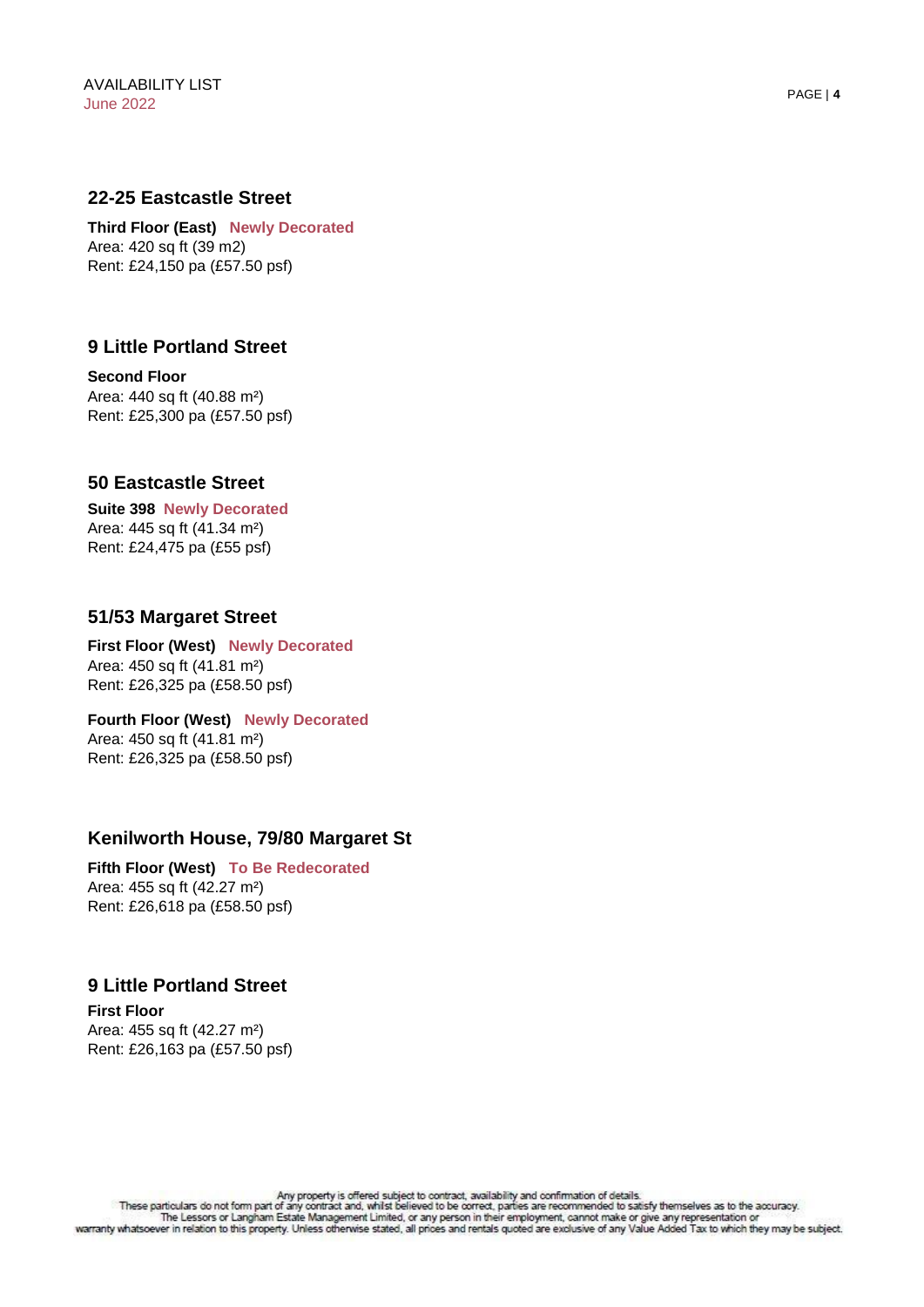#### **50 Eastcastle Street**

**Suite 380** Area: 480 sq ft (44.60 m²) Rent: £26,400 pa (£55 psf)

**Suite 350, Third Floor**  Area: 490 sq ft (45.53 m²) Rent: £26,460 pa (£54 psf)

#### **51/53 Margaret Street**

**Second Floor (West) Newly Decorated** Area: 500 sq ft (46.45 m²) Rent: £29,250 pa (£58.50 psf)

**Third Floor (West) Newly Decorated** Area: 510 sq ft (47.38 m²) Rent: £29,835 pa (£58.50 psf)

# **501 - 800 sq ft**

#### **63/64 Margaret Street**

**Fifth Floor (West) Undergoing Refurbishment** Area: 520 sq ft (48.30 m²) Rent: £30,160 pa (£58 psf)

#### Golderbrock House, 21 Great Titchfield Str

**First Floor (Rear) Newly Decorated** Area: 530 sq ft (49.23 m²) Rent: £POA

**Ground Floor (Rear)** Area: 540 sq ft (50.16 m²) Rent: £29,700 sq ft (£55 psf)

#### **20 Great Portland Street**

**First Floor (Front)**  Area: 560 sq ft (52.03 m²) Rent: £32,480 pa (£58 psf)

Any property is offered subject to contract, availability and confirmation of details.<br>These particulars do not form part of any contract and, whilst believed to be correct, parties are recommended to satisfy themselves as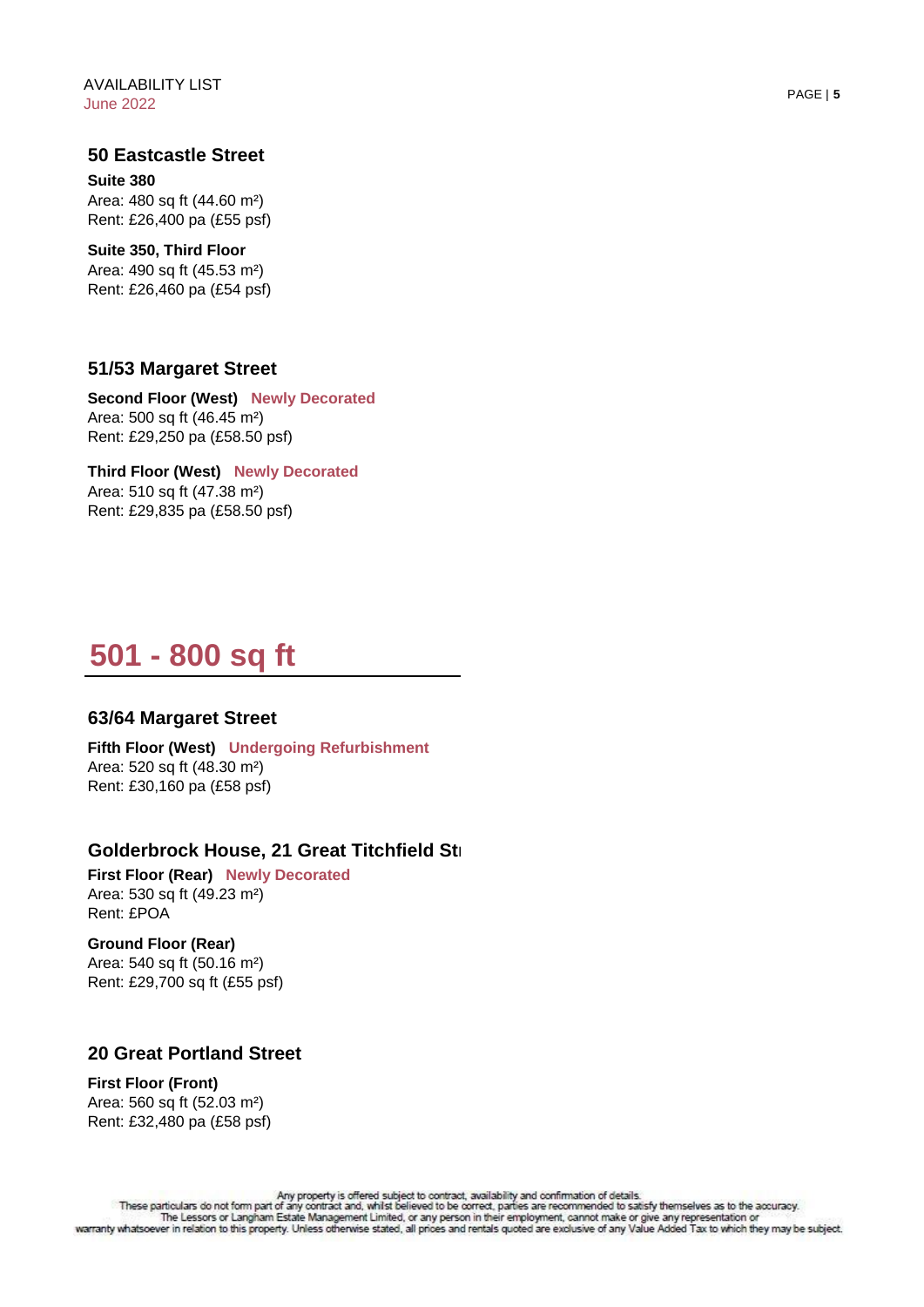#### **51/53 Margaret Street**

**Fourth Floor (East) Newly Refurbished** Area: 590 sq ft (54.82 m²) Rent: £34,515 pa (£58.50 psf)

**Third Floor (East) Newly Decorated - UNDER OFFER** Area: 600 sq ft (55.74 m²) Rent: £35,100 pa (£58.50 psf)

# **Kenilworth House, 79-80 Margaret Street**

**Fourth Floor (West)** Area: 615 sq ft (57.13 m²) Rent: £35,978 pa (£58.50 psf)

# **63/64 Margaret Street**

**Third Floor (West)**  Area: 640 sq ft (58.53 m²) Rent: £36,480 pa (£57 psf)

#### **17-18 Margaret Street**

# **Fourth Floor (West)**

Area: 660 sq ft (61.31 m²) Rent: £38,610 pa (£58.50 psf)

#### **63-64 Margaret Street**

Plug n' Play

**First Floor (West) Under Offer** Area: 690 sq ft (64.10 m²) Rent: £39,330 pa (£57 psf)

#### **Second Floor (West)**

Area: 700 sq ft (65.03 m²) Rent: £39,900 pa (£57 psf)

# **47-50 Margaret Street**

#### **Fourth Floor (East) Newly Decorated** Area: 700 sq ft (65.03 m²) Rent: £40,950 pa (£58.50 psf)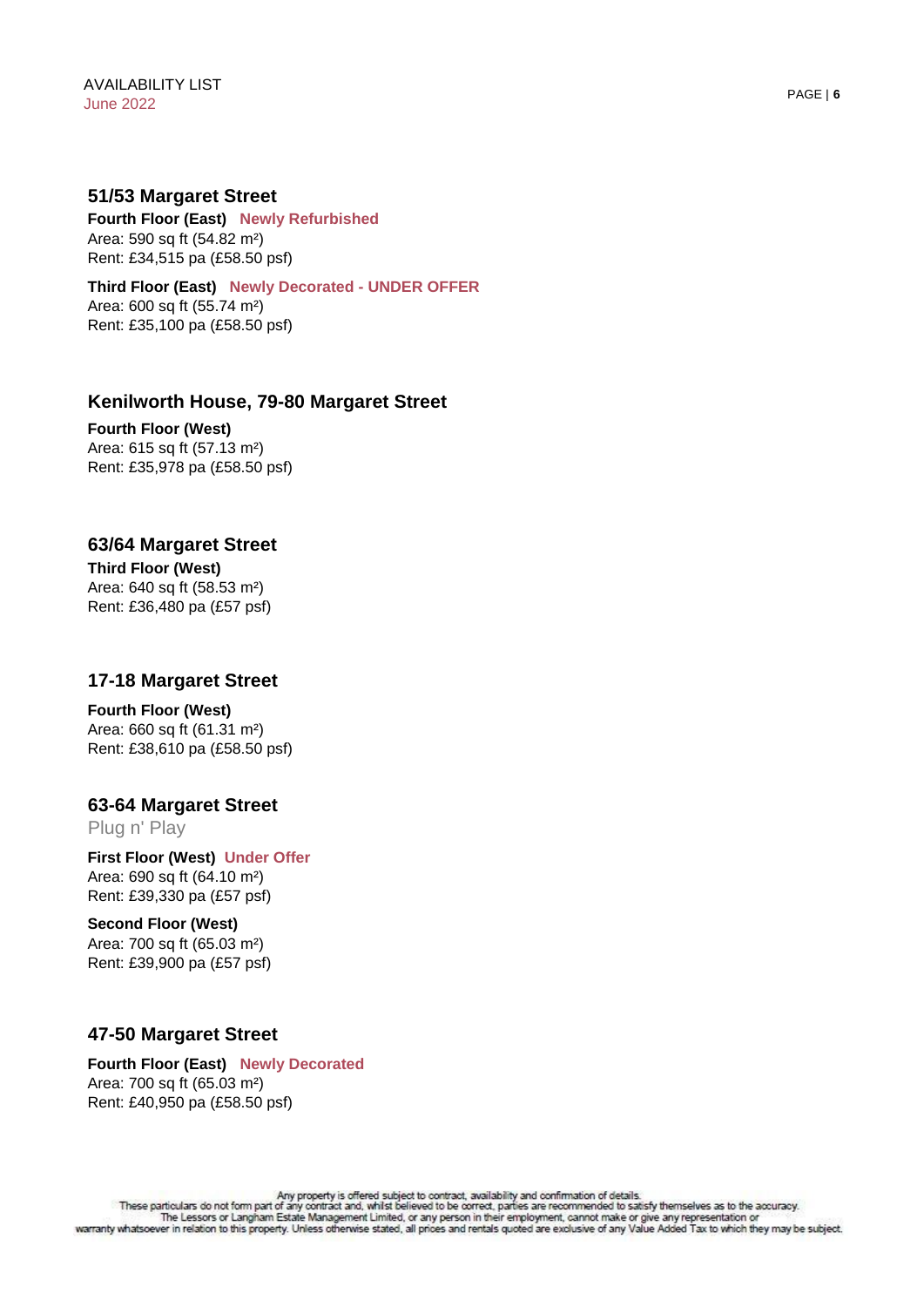#### **63-64 Margaret Street**

**Third Floor (West) New Instruction** Area: 720 sq ft (66.88 m²) Rent: £POA

# **Third Floor Under Offer 39 Great Portland Street**

Area: 730 sq ft (67.81 m²) Rent: £42,705 pa (£58.50 psf)

#### **42-48 Great Portland Street**

**Fifth Floor New Instruction** Area: 730 sq ft (67.81 m²) Rent: £POA

#### **Kenilworth House, 79-80 Margaret Street**

AVAILABLE Q4 2022 **Third Floor (West) Newly Refurbished** Area: 740 sq ft (68.74 m²) Rent: £43,290 pa (£58.50 psf) **First Floor (West) Newly Refurbished** Area: 730 sq ft (67.81 m²) Rent: £42,705 pa (£58.50 psf)

#### **20 Margaret Street**

**Fifth Floor** Area: 750 sq ft (69.68 m²) Rent: £43,500 pa (£58 psf)

# **Kenilworth House, 79/80 Margaret Street**

**Fifth Floor (East)**  Area: 750 sq ft (69.67 m²) Rent: £43,125 pa (£57.50 psf)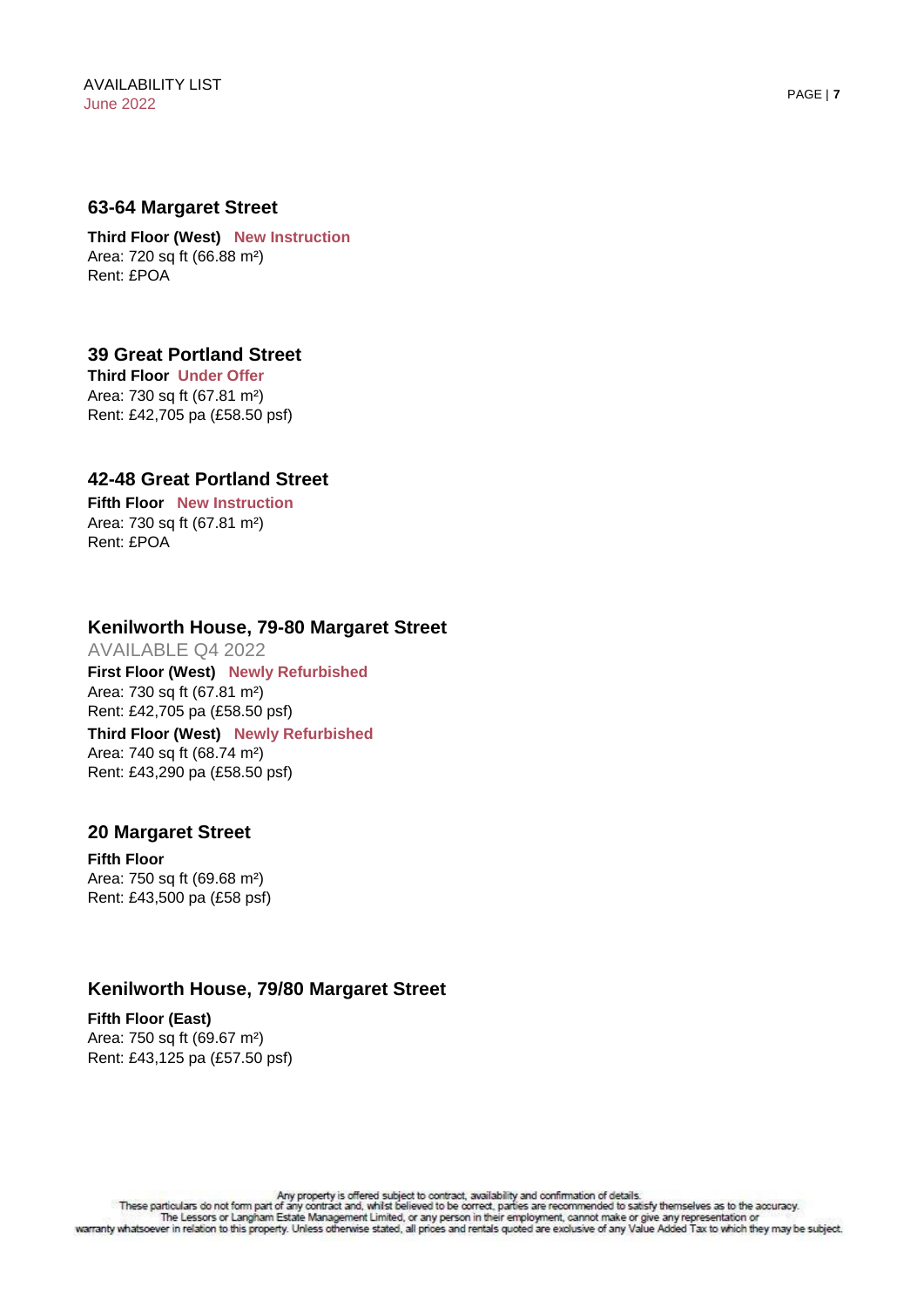#### **63/64 Margaret Street**

**Fifth Floor (East) New Instruction** Area: 750 sq ft (69.67 m²) Rent: £43,125 pa (£57.50 psf)

**Third Floor (East)** Area: 770 sq ft (71.54 m²) Rent: £43,890 pa (£57 psf)

#### **50 Eastcastle Street**

**Suite 303 New Instruction** Area: 790 sq ft (73.39 m²) Rent: £47,400 pa (£60 psf)

# **107 Great Portland Street**

Showroom / Storage

**Bse & Part Ground Floor**  Area: 800 sq ft (74.32 m²) Rent: £POA

# **50 Eastcastle Street**

**Suite 375 Newly Decorated** Area: 800 sq ft (74 m²) Rent: £44,000 pa (£55 psf)

#### **20 Margaret Street**

**Fourth Floor New Instruction** Area: 800 sq ft (74 m²) Rent: £46,000 pa (£57.50 psf)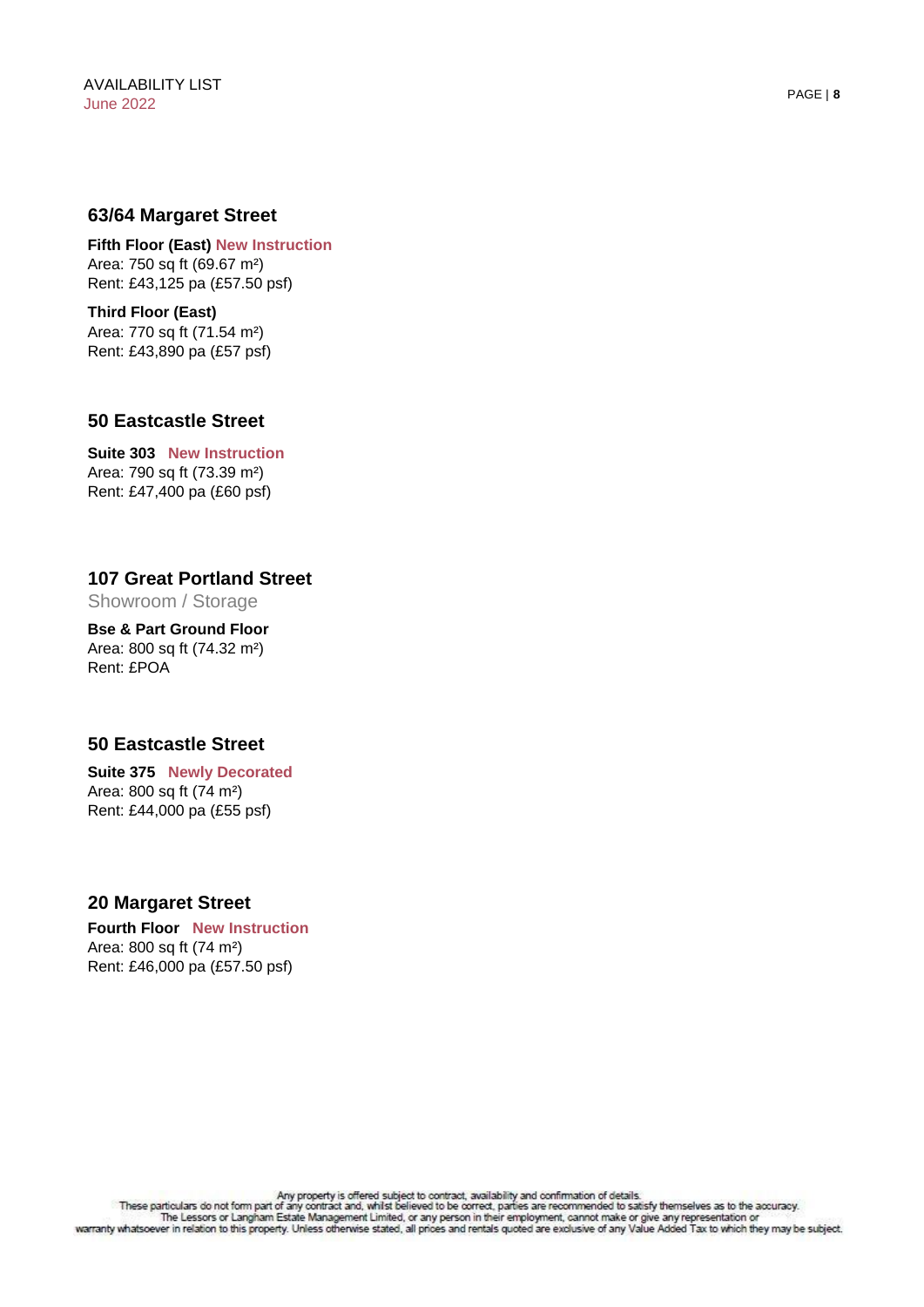# **801 - 1,000 sq ft**

#### **15-16 Margaret Street**

**Fifth Floor**  Area: 810 sq ft (75.25 m²) Rent: £46,575 pa (£57.50 psf)

#### **107-109 Great Portland Street**

**Third Floor New Instruction** Area: 810 sq ft (75.25 m²) Rent: £POA

#### **20 Margaret Street**

**Second Floor First Floor** Area: 810 sq ft (75.25 m²) Rent: £46,575 pa (£57.50 psf)

Area: 820 sq ft (76.18 m²) Rent: £45,100 pa (£57.50 psf)

#### **53 Wells Street**

**Basement - New Instruction** Area: 825 sq ft (76.64 m²) Rent: £28,875 pa (£35 psf)

#### **19 Margaret Street**

**Fourth Floor Newly Decorated** Area: 830 sq ft (77.10 m²) Rent: £47,725 pa (£57.50 psf)

**Third Floor Newly Decorated** Area: 840 sq ft (78.04 m²) Rent: £48,300 pa (£57.50 psf)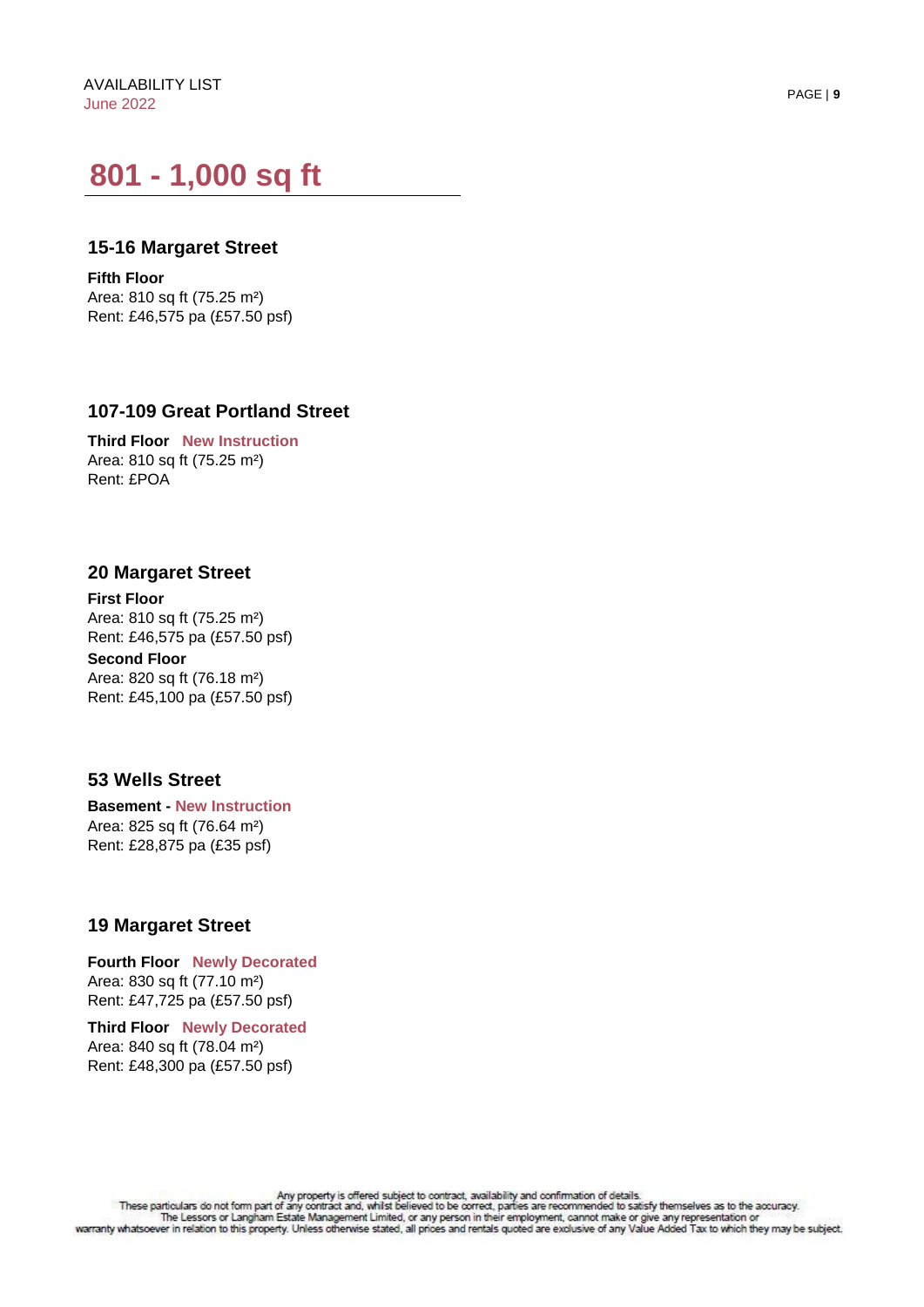#### **Wellbeck House, 66-67 Wells Street**

**Fourth Floor Newly Refurbished** Area: 865 sq ft (80.36 m²) Rent: £50,603 pa (£58.50 psf)

# **Moray House, 23-35 Great Titchfield Street**

**Suite 5, Second Floor Newly Decorated** Area: 865 sq ft (80.36 m²) Rent: £56,225 pa (£65 psf)

#### **63-64 Margaret Street**

**Second Floor (East)**  Area: 870 sq ft (80.82 m²) Rent: £50,460 pa (£58 psf)

# **Kenilworth House, 79-80 Margaret Street**

**Fourth Floor (East)**  Area: 930 sq ft (86.39 m²) Rent: £55,335 pa (£59.50 psf)

#### **50 Eastcastle Street**

**Suite 335 Newly Decorated** Area: 940 sq ft (87.32 m²) Rent: £54,050 pa (£57.50 psf)

#### **22-25 Eastcastle Street**

**Fourth Floor New Instruction** Area: 960 sq ft (89.18 m²) Rent: £POA

# **19 Margaret Street**

**First Floor Newly Decorated** Area: 980 sq ft (91.04 m²) Rent: £56,350 pa (£57.50 psf)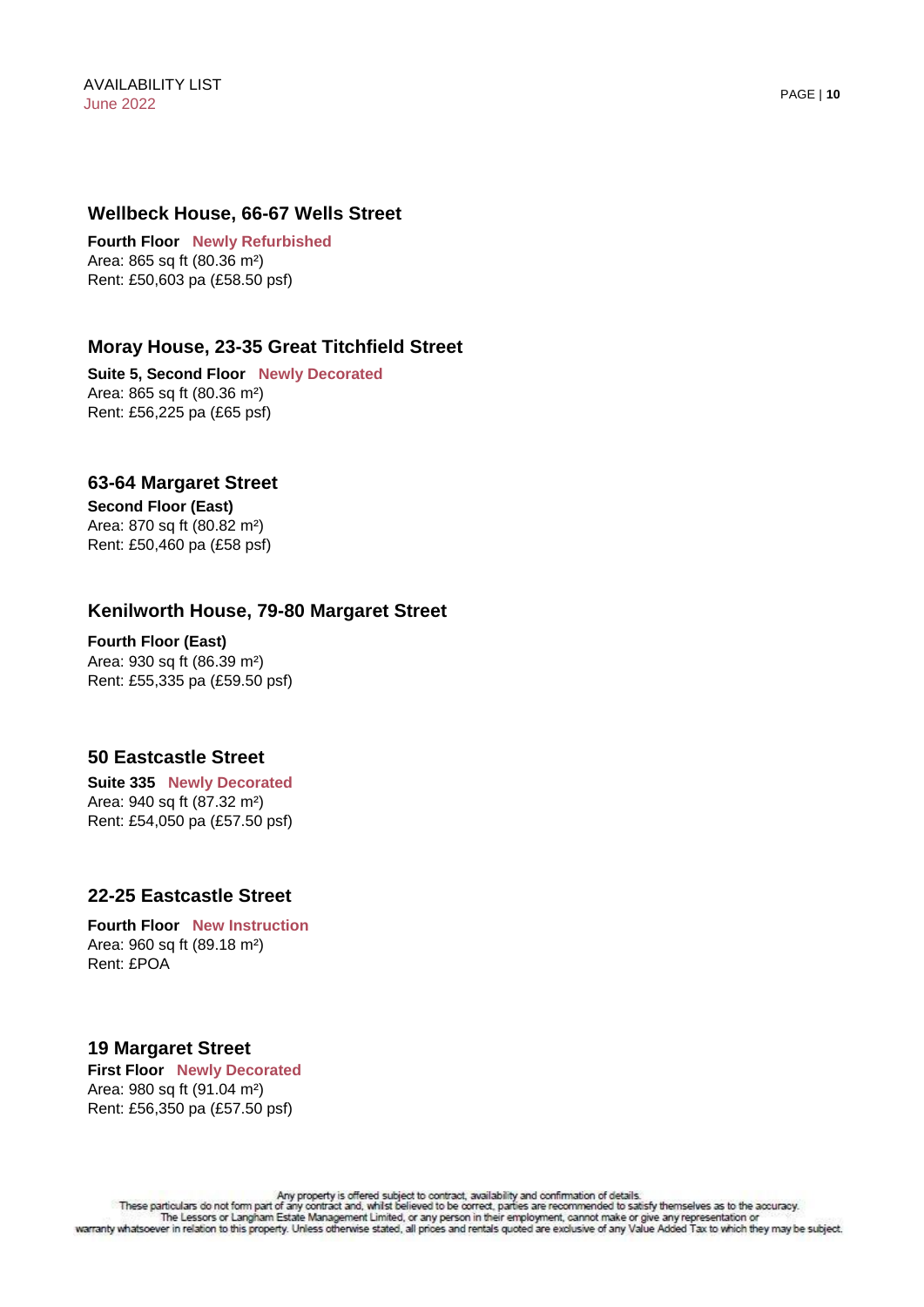#### **Sackville House, 78 Margaret Street**

**First Floor** Area: 980 sq ft (91.04 m²) Rent: £56,350 pa (£57.50 psf)

# **1,001 - 1,300 sq ft**

#### **Sackville House, 78 Margaret Street**

**Second Floor**

Area: 1,000 sq ft (92.90 m²) Rent: £57,500 pa (£57.50 psf)

**Ground Floor**  Area: 1,010 sq ft (93.83 m²) Rent: £58,075 pa (£57.50 psf)

#### **Wellbeck House, 66-67 Wells Street**

**First Floor (Front) To Be Refurbished** Area: 1,010 sq ft (93.83 m²) Rent: £60,600 pa (£60 psf)

#### **50 Eastcastle Street**

**Suite 120 New Instruction** Area: 1,020 sq ft (94.76 m²) Rent: £58,650 PA (£57.50 psf)

# **Kenilworth House, 79/80 Margaret Street**

**Third Floor (East)** Area: 1,021 sq ft (94.85 m²) Rent: £60,750 pa (£59.50 psf)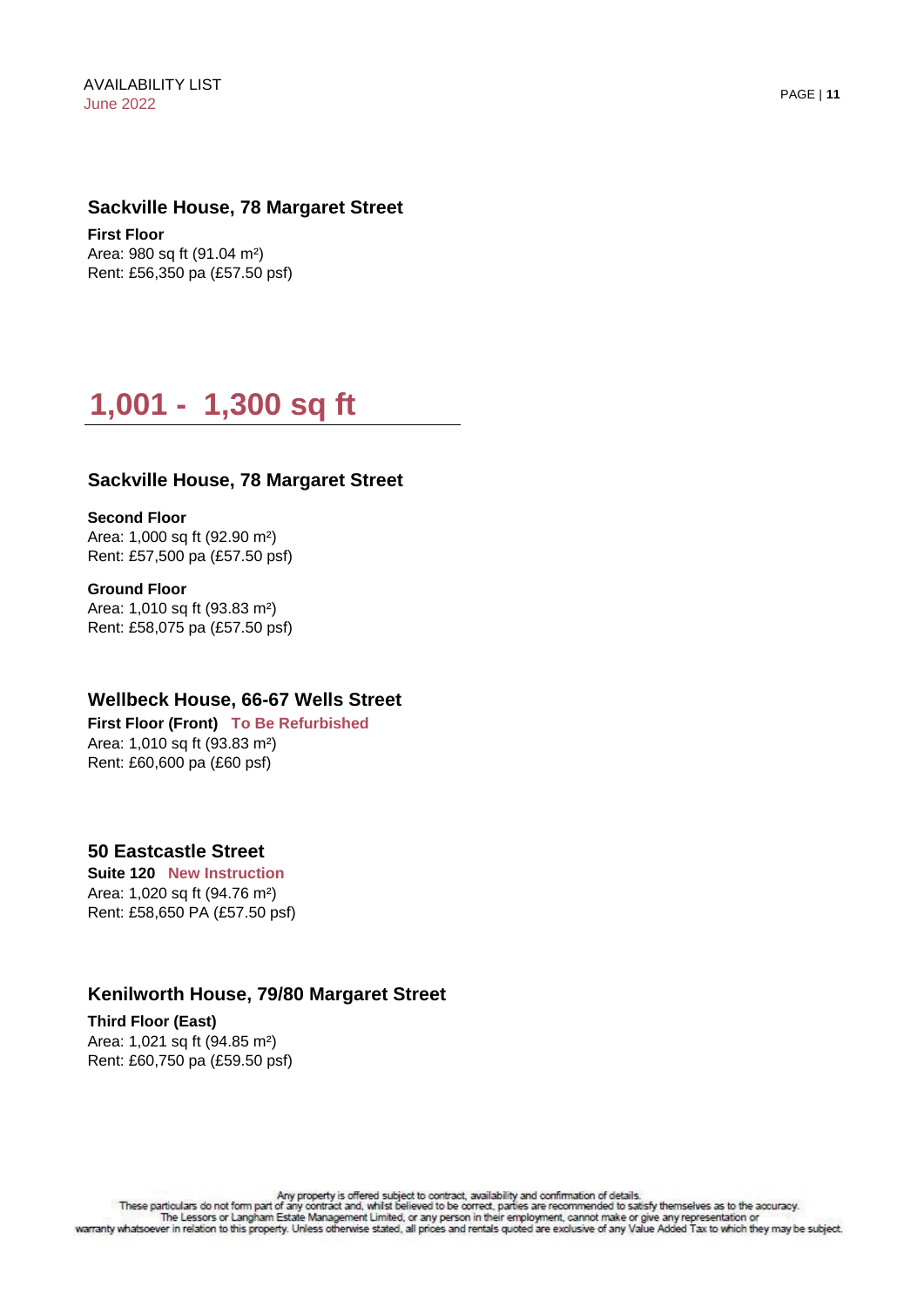#### **52-53 Margaret Street**

**Basement Floor (East) Newly Decorated** Area: 1,030 sq ft (95.69 m²) Rent: £36,050 pa (£35 psf) Showroom

#### **22-25 Eastcastle Street**

**First Floor (East) Newly Decorated** Area: 1,060 sq ft (98.47 m²) Rent: £60,950 pa (£57.50 psf)

# **Portland House, 4 Great Portland Street**

**Sixth Floor (East) New Instruction** Area: 1,070 sq ft (99.4 m²) Rent: £POA

### **167-169 Great Portland Street**

AVAILABLE Q4 2022

#### **Sixth Floor Newly Decorated** Area: 1,100 sq ft (102.19 m²) Rent: £64,350 pa (£58.50 psf)

#### **Welbeck House, 66-67 Wells Street**

**Second Floor (Front) Newly Decorated** Area: 1,100 sq ft (102.19 m²) Rent: £POA

#### **Devonshire House, 1 Devonshire Street**

**First Floor (North) New Cat A Refurbishment - AVAILABLE Q4 2022** Area: 1,110 sq ft (103.12 m²) Rent: £72,150 pa (£65 psf)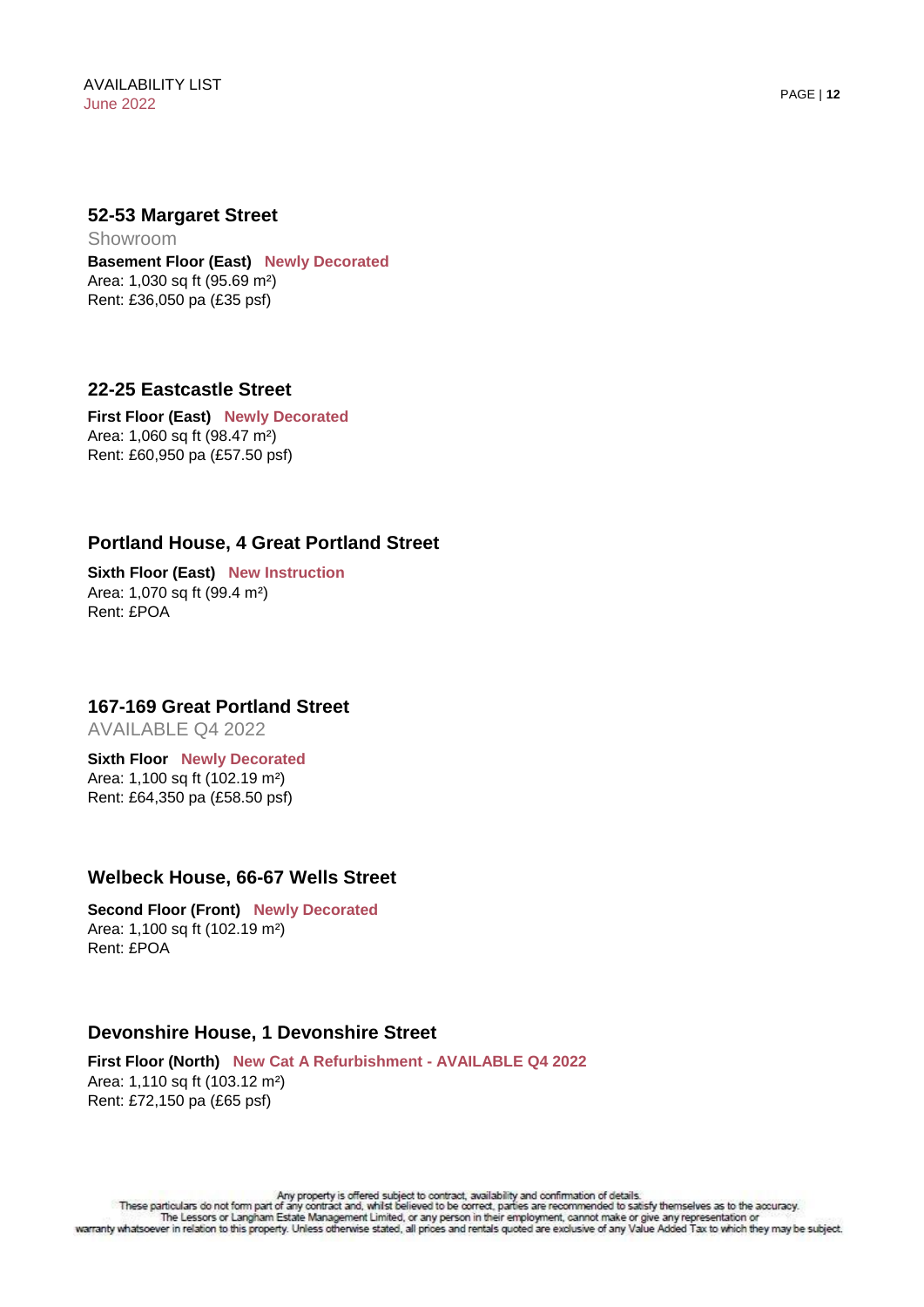#### **26 Eastcastle Street**

**Second Floor Newly Refurbished** Area: 1,110 sq ft (103.12 m²) Rent: £64,380 pa (£58 psf)

#### **22-25 Eastcastle Street**  Plug n' Play

**Second Floor (East) Under Offer** Area: 1,150 sq ft (106.83 m²) Rent: £66,125 pa (£57.50 psf)

# **Kenilworth House, 79/80 Margaret Street**

**Second Floor (East)** Area: 1,160 sq ft (107.76 m²) Rent: £67,860 pa (£58.50 psf)

#### **75/77 Margaret Street**

**Second Floor (Rear)**  Area: 1,160 sq ft (107.76 m²) Rent: £63,800 pa (£55 psf)

#### **107-109 Great Portland Street**

**Fourth Floor** Area: 1,170 sq ft (109 m²) Rent: £67,275 pa (57.50 psf)

#### **75/77 Margaret Street**

**First Floor (Rear)** Area: 1,175 sq ft (109.16 m²) Rent: £61,688 pa (£52.50 psf)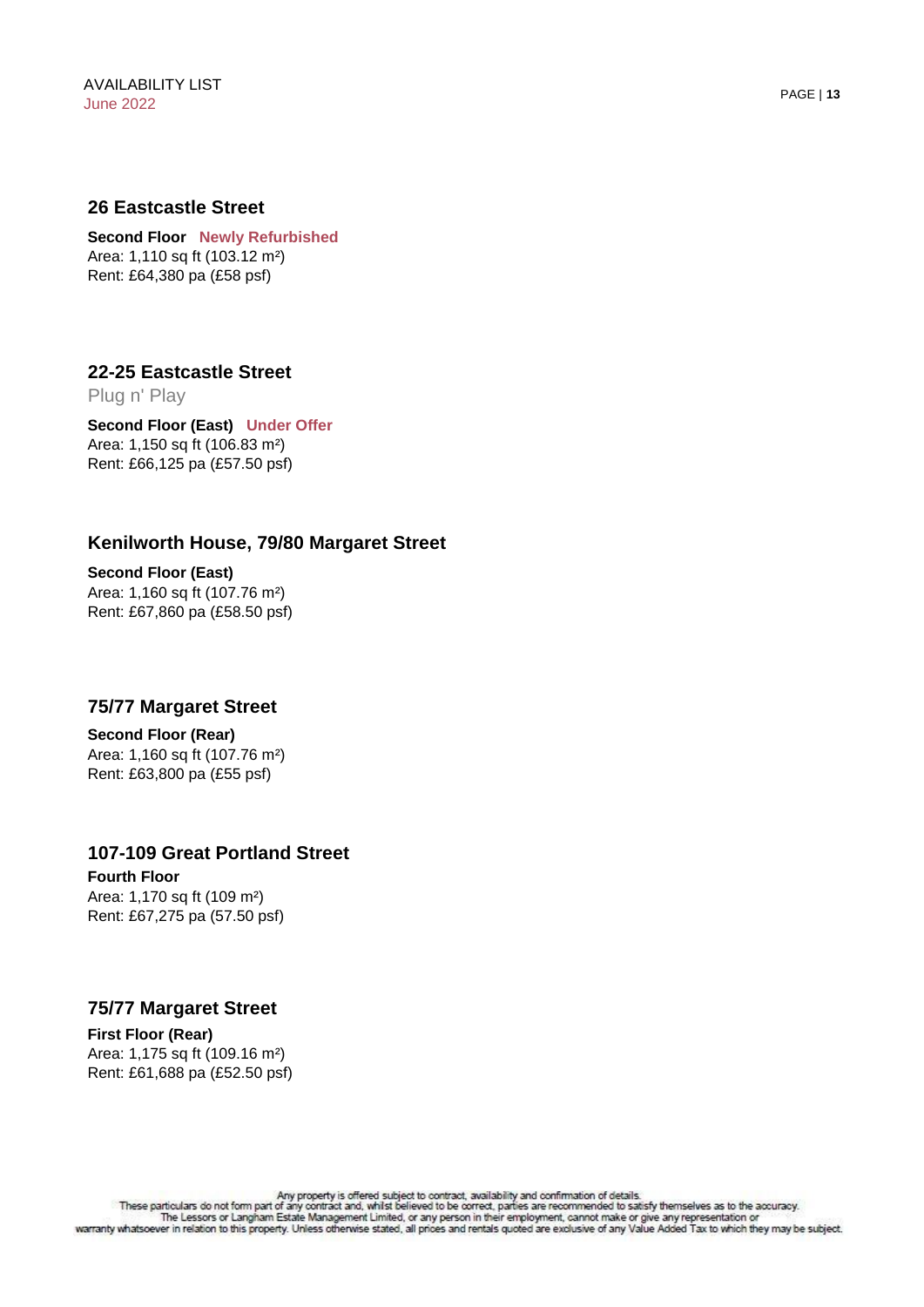#### **111-113 Great Portland Street**

**Fourth Floor Newly Decorated** Area: 1,180 sq ft (109.62 m²) Rent: £69,030 pa (£58.50 psf)

#### **Kenilworth House, 79-80 Margaret Street**

**First Floor (East) Newly Decorated** Area: 1,180 sq ft (109.62 m²) Rent: £69,030 pa (58.50 psf)

#### **50 Eastcastle Street**

**Suite 100, First Floor Newly Refurbished** Area: 1,200 sq ft (111.48 m²) Rent: £73,800 pa (£61.50 psf)

#### **15-16 Margaret Street**

**Third Floor** Area: 1,200 sq ft (111.48 m²) Rent: £69,000 pa (£57.50 psf)

# **73-75 Mortimer Street**

**Suite 6 (3rd Floor West)**  Area: 1,210 sq ft (111.48 m²) Rent: £70,180 pa (£58 psf)

### **Radiant House, 34-38 Mortimer Street**

#### **Second Floor**

Area: 1,230 sq ft (114.26 m²) Rent: £71,955 pa (£58.50 psf)

#### **Third Floor New Instruction** Area: 1,230 sq ft (114.26 m²) Rent: £POA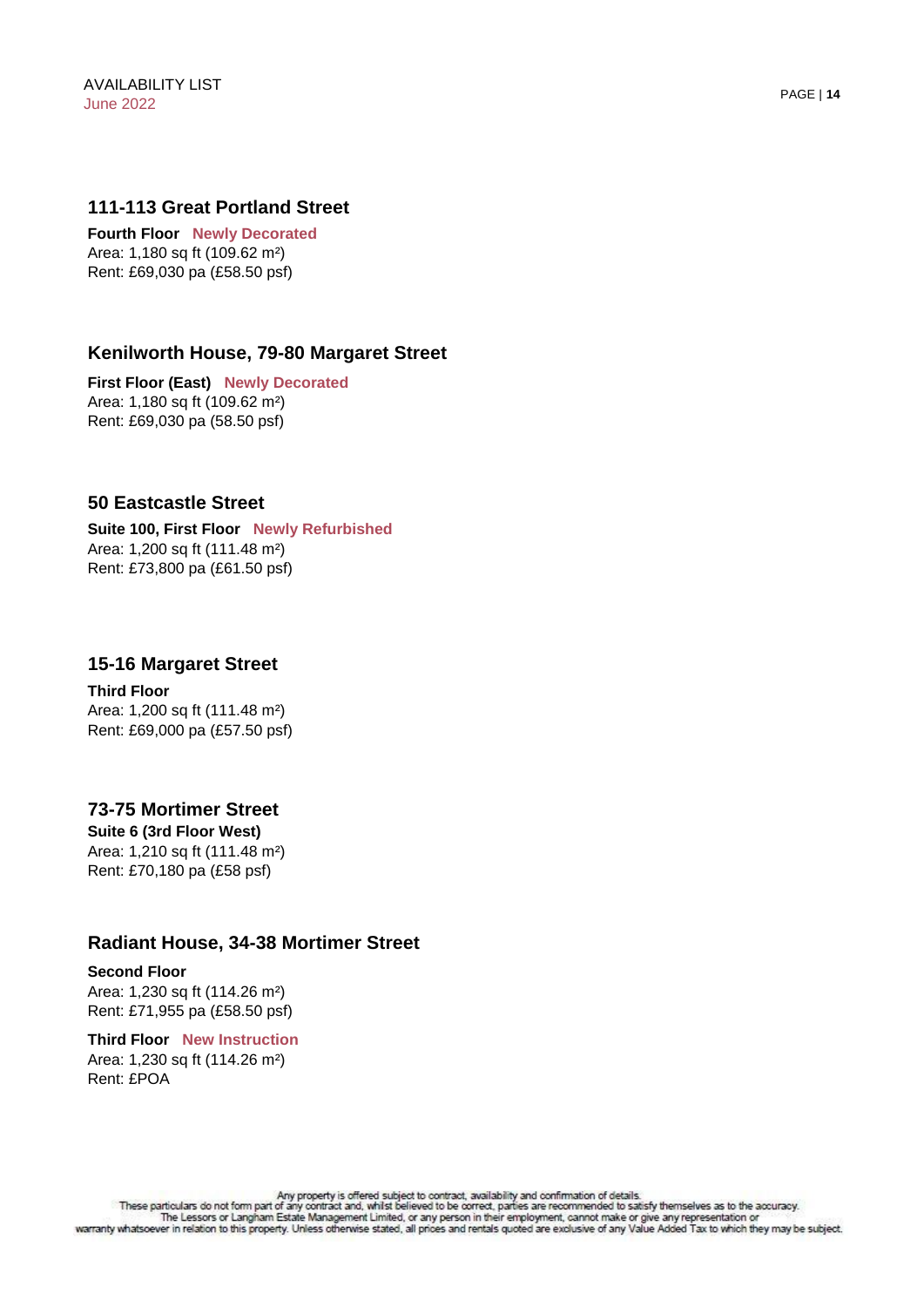#### **85 Mortimer Street**

**First to Third Floors Newly Decorated** Area: 1,250 sq ft (116.12 m²) Rent: £73,125 pa (£58.50 psf)

# **111-113 Great Portland Street**

**Second Floor** Area: 1,270 sq ft (117.98 m²) Rent: £73,025 pa (£57.50 psf)

$$
1,301 - 1,500 \text{ sq ft}
$$

#### **167-169 Great Portland Street**

AVAILABLE Q4 2022

**Third Floor Newly Decorated** Area: 1,315 sq ft (122.17 m²) Rent: £76,928 pa (£58.50 psf)

**First Floor** Area: 1,350 sq ft (125.42 m²) Rent: £78,975 pa (£58.50 psf)

#### **Golderbrock House, 15-19 Great Titchfield Street**

#### **First Floor (Front)**

Area: 1,340 sq ft (124.48 m²) Rent: £78,390 pa (£58.50 psf)

#### **15-16 Margaret Street**

**Second Floor Under Offer** Area: 1,340 sq ft (124.48 m²) Rent: £77,050 pa (£57.50 psf)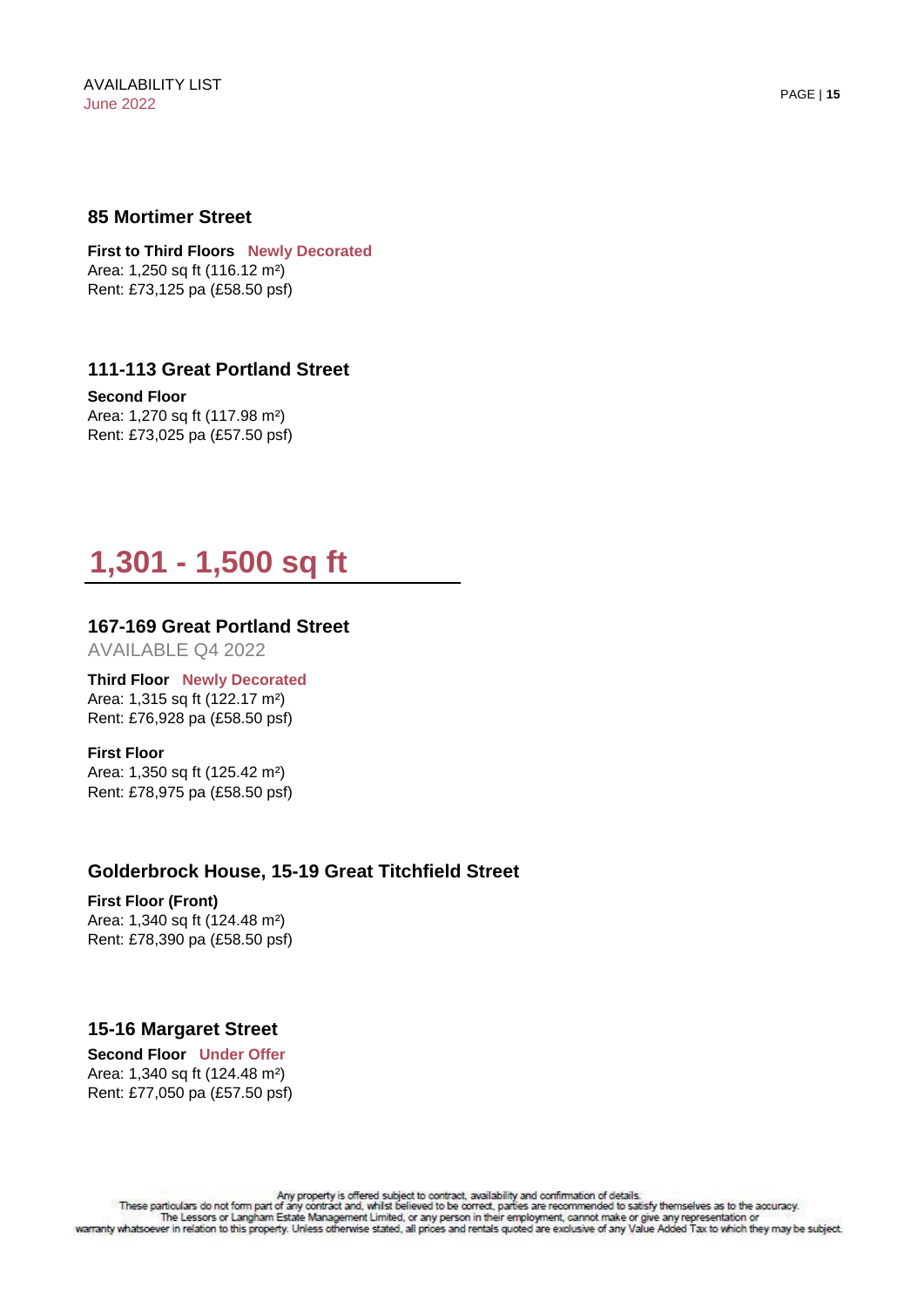#### **73-75 Mortimer Street**

**Third Floor (East) New Instruction** Area: 1,380 sq ft (128.20 m²) Rent: £80,730 pa (£58.50 psf)

#### **Devonshire House, 1 Devonshire Street**

**First Floor (South) Available Q4 2022** Area: 1,400 sq ft (130.06 m²) Rent: £POA

# **50 Eastcastle Street**

**Suite 396 New Instruction** Area: 1,400 sq ft (130.06 m²) Rent: £83,300 pa (£59.50 psf)

#### **26 Eastcastle Street**

**First Floor**  Area: 1,400 sq ft (130.06 m²) Rent: £79,800 pa (£57 psf)

#### **Highlight House, 57 Margaret Street**

#### **First Floor**

Area: 1,400 sq ft (130.06 m²) Rent: £81,200 pa (£58 psf)

#### **Second Floor**

Area: 1,410 sq ft (130.99 m²) Rent: £81,780 pa (£58 psf)

# **27-28 Eastcastle Street**

#### **First Floor** Area: 1,420 sq ft (131.92 m²) Rent: £83,070 pa (£58.50 psf)

Any property is offered subject to contract, availability and confirmation of details.<br>These particulars do not form part of any contract and, whilst believed to be correct, parties are recommended to satisfy themselves as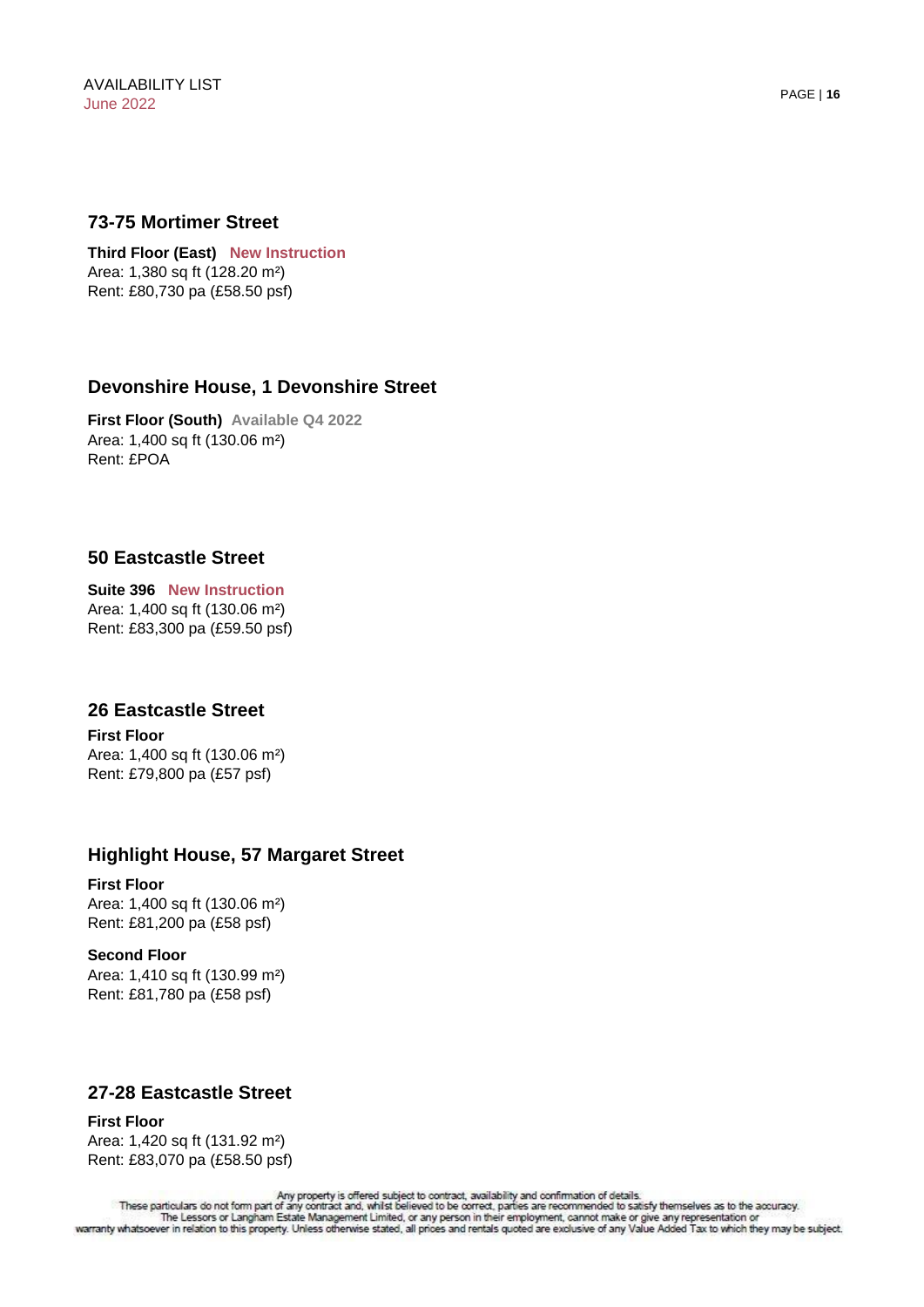# **Moray House, 23-35 Great Titchfield Street**

**Suite 1.1, First Floor**  Area: 1,440 sq ft (133.77 m²) Rent: £93,600 pa (£65 psf)

# **42-48 Great Portland Street**

**Second Floor New Instruction** Area: 1,450 sq ft (134.71 m²) Rent: £84,825 pa (£58.50 psf)

**Third Floor - Under Offer** Area: 1,450 sq ft (134.71 m²) Rent: £84,825 pa (£58.50 psf)

**Fourth Floor New Instruction** Area: 1,450 sq ft (134.71 m²) Rent: £84,825 pa (£58.50 psf)

#### **167-169 Great Portland Street**

AVAILABLE Q4 2022

**Fourth Floor** Area: 1,480 sq ft (137.49 m²) Rent: £86,580 pa (£58.50 psf)

#### **Kenilworth House, 79-80 Margaret Street**

F1 - Educational Use

**Basement Floor (East)**  Area: 1,490 sq ft (138.42 m²) Rent: £POA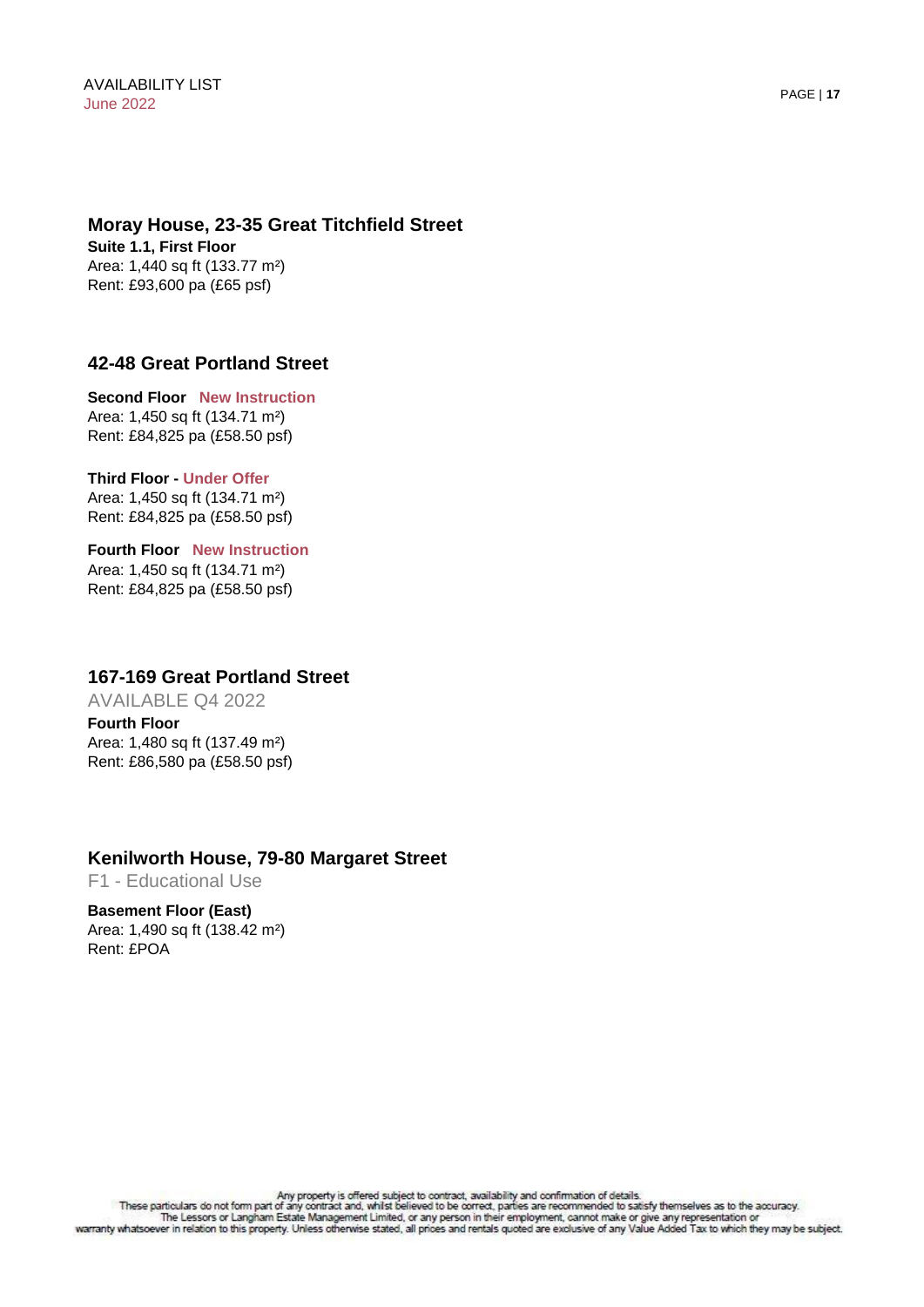# **1,501 - 2,000 sq ft**

#### **32-36 Great Portland Street**

**Fifth Floor Newly Refurbished** Area: 1,540 sq ft (143.06 m²) Rent: £100,100 pa (£65 psf)

#### **73-75 Mortimer Street**

**First Floor (East) Under Offer** Area: 1,560 sq ft (144.92 m²) Rent: £93,600 pa (£60 psf)

# **32-36 Great Portland Street**

**Third Floor New Instruction** Area: 1,650 sq ft (153.28 m²) Rent: £107,250 pa (£65 psf)

#### **Portland House, 4 Great Portland Street**

**Third Floor (West) Under Offer** Area: 1,670 sq ft (155.14 m²) Rent: £97,695 pa (£58.50 psf)

#### **111-113 Great Portland Street**

**Third Floor Under Offer**  Area: 1,675 sq ft (155.61 m²) Rent: £96,313 pa (£57.50 psf)

#### **Great Titchfield House, 14-18 Great Titchfield Street**

**Fifth Floor Newly Decorated** Area: 1,680 sq ft (156.07 m²) Rent: £99,960 pa (£59.50 psf)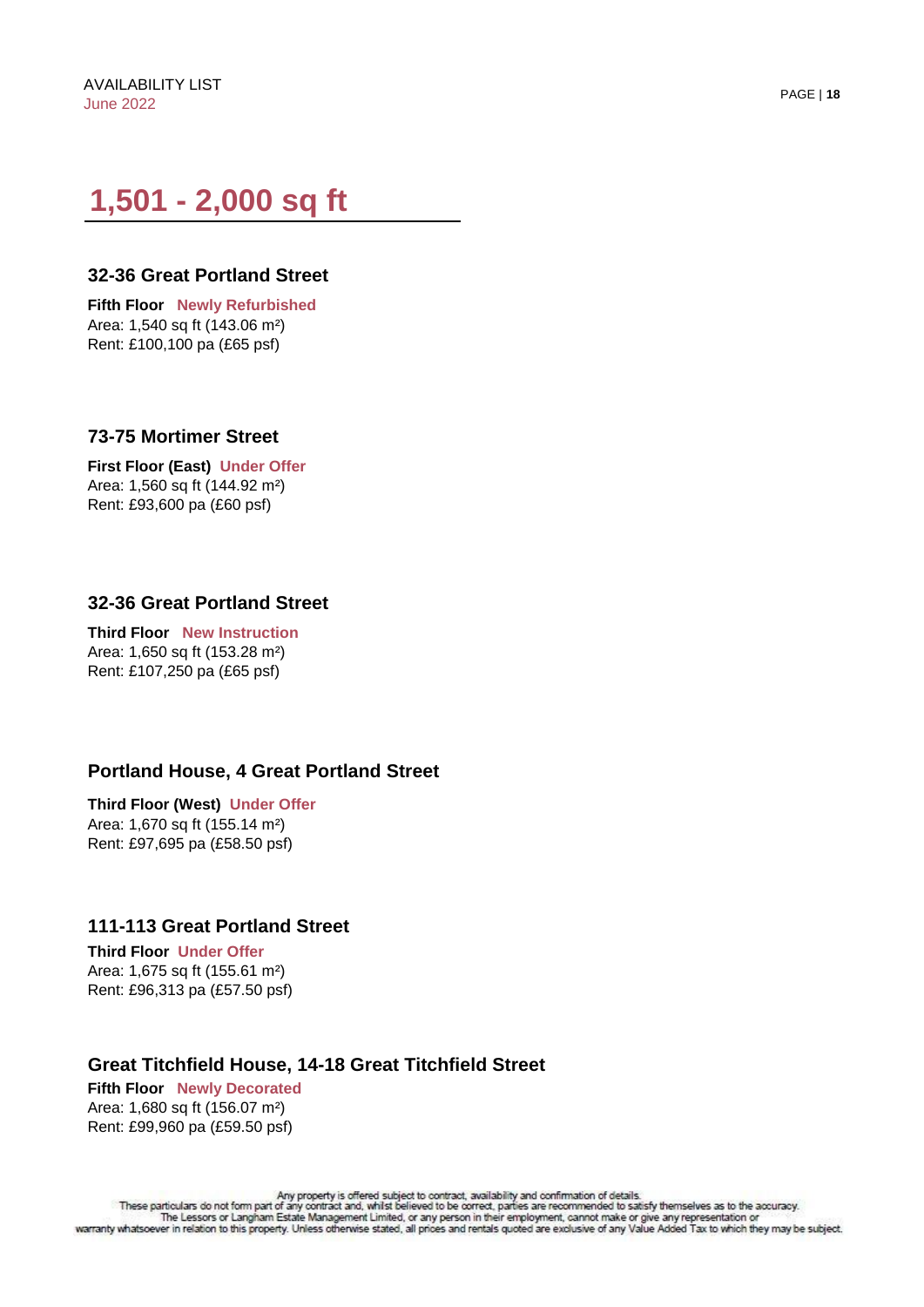#### **Chesterfield House, 385 Euston Road**

**Fourth Floor** Area: 1,760 sq ft (163.50 m²) Rent: £107,360 pa (£61 psf)

#### **76 Great Portland Street**

**First-Fourth Floors Undergoing Refurbishment** Area: 1,765 sq ft (163.95 m²) Rent: £95,310 pa (£54 psf)

#### **Tennyson House, 159-165 Great Portland Street**

**Fourth Floor (South) New Instruction** Area: 1,820 sq ft (169.08 m²) Rent: £106,470 pa (£58.50 psf)

#### **Julco House, 26-28 Great Portland Street**

**Third Floor Newly Refurbished**  Area: 1,850 sq ft (171.86 m²) Rent: £120,250 pa (£65 psf)

# **Northumberland House, 155-157 Great Portland Street**

Plug n' Play **First Floor Under Offer** Area: 1,870 sq ft (173.72 m²) Rent: £109,395 pa (£58.50 psf)

#### **Tennyson House, 159-165 Great Portland Street**

**Second Floor (North) To Be Refurbished** Area: 1,880 sq ft (174.65 m²) Rent: £POA

# **Moray House**

**Unit C Ground & Basement New Instruction**  Area: 1,880 sq ft (174.66 m²) Rent: £112,455 pa (£59.50 psf)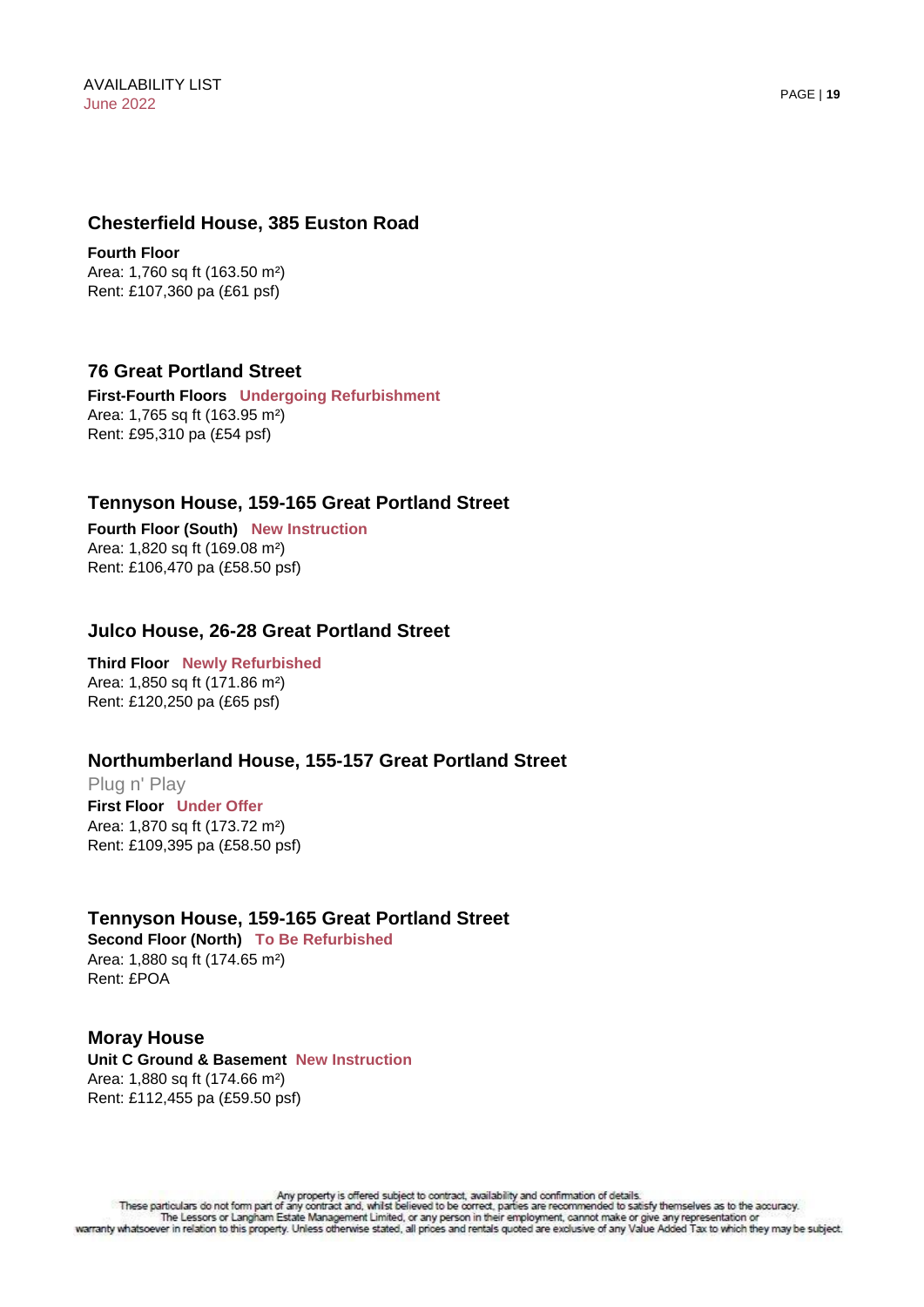#### **42-48 Great Portland Street**

**First Floor**  Area: 1,890 sq ft (175.59 m²) Rent: £112,455 pa (£59.50 psf)

**Northumberland House, 155-157 Great Portland Street** 

Plug n' Play

**Second Floor New Instruction** Area: 1,950 sq ft (181.15m²) Rent: £119,925 pa (£61.50 psf)

# **2,001 - 2,500 sq ft**

# **Great Titchfield House, 14-18 Great Titchfield Street**

**Second Floor To Be Refurbished** Area: 2,030 sq ft (188.59 m²) Rent: £118,755 pa (£58.50 psf)

**Third Floor To be Refurbished** Area: 2,030 sq ft (188.59 m²) Rent: £126,875 pa (£62.50 psf)

**First Floor** Area: 2,040 sq ft (189.52 m²) Rent: £127,500 pa (£62.50 psf)

# **Moray House, 23-35 Great Titchfield Street**

**Sixth Floor** Area: 2,050 sq ft (190.45 m²) Rent: £133,250 pa (£65 psf)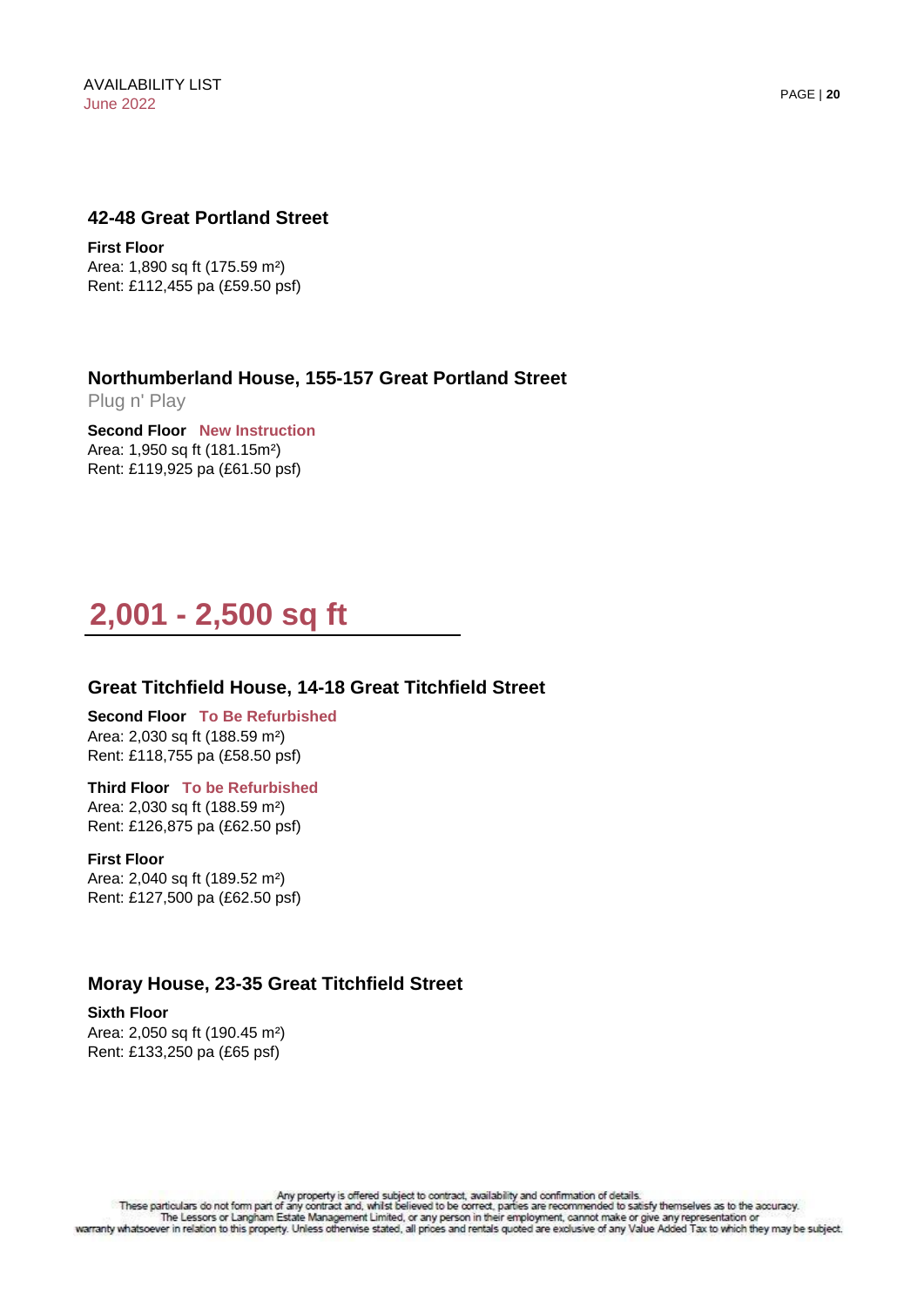#### **Northumberland House, 155-157 Great Portland Street**

**Fourth Floor** Area: 2,050 sq ft (190.45 m²) Rent: £128,125 pa (£62.50 psf)

# **75-77 Margaret Street**

**Fourth Floor New Instruction**  Area: 2,050 sq ft (190.45 m²) Rent: £121,975 pa (£59.50 psf)

#### **15-16 Margaret Street**

**Lower Ground Floor** Area: 2,160 sq ft (200.66 m²) Rent: £54,000 pa (£25 psf)

#### **22-25 Eastcastle Street**

**First Floor (West)**  Area: 2,190 sq ft (203.45 m²) Rent: £134,685 pa (£61.50 psf)

# **Circus House, 21 Great Titchfield Street**

**Fourth Floor** Area: 2,250 sq ft (209.03 m²) Rent: £130,500 pa (£58 psf)

#### **Radiant House, 34-38 Mortimer Street**

**Part Ground, 1st to 4th Floors Newly Refurbished** Area: 2,270 sq ft (210.88 m²) Rent: £POA

#### **32/36 Great Portland Street First Floor New Instruction**

Area: 2,280 sq ft (211.82 m²) Rent: POA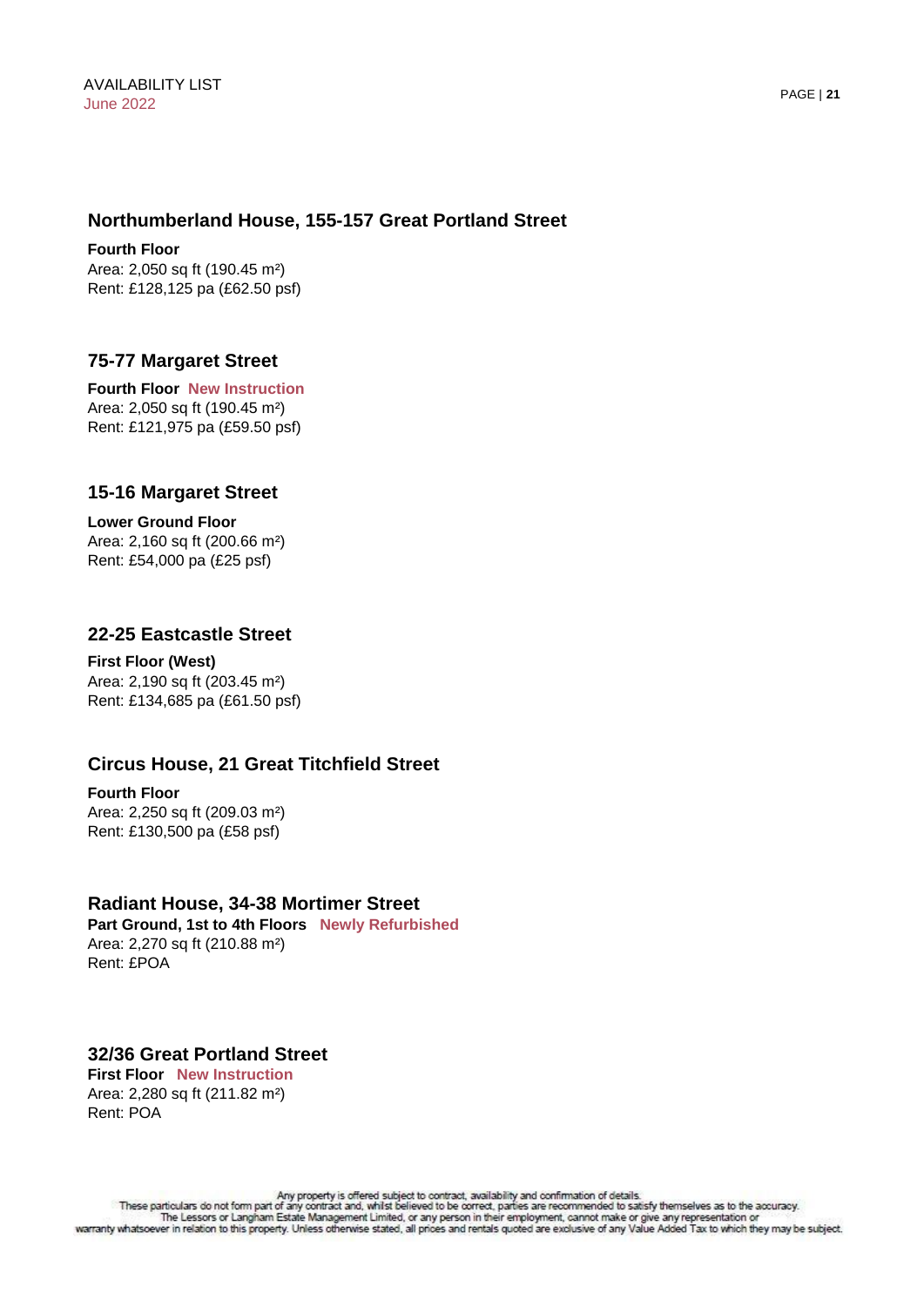#### **Circus House, 21 Great Titchfield Street**

**First Floor Under Offer**  Area: 2,350 sq ft (217.86 m²) Rent: £136,300 pa (£58 psf)

# **15-16 Margaret Street**

**First Floor New Instruction**  Area: 1,560 sq ft (114.92 m²) Rent: £89,700 pa (£57.50 psf)

# **Devon House, 171-177 Great Portland Street**

# **Cat A Refurbishment**

**Third Floor**  Area: 2,465 sq ft (229.01 m²) Rent: £166,388 pa (£67.50 psf)

#### **Cat A Refurbishment Fifth-Sixth Floor**  Area: 2,500 sq ft (232.26 m²) Rent: £162,500 pa (£65 psf)

# **2,501 - 5,000 sq ft**

#### **Devon House, 171-177 Great Portland Street**

**Fourth Floor Cat A Refurbishment** Area: 2,545 sq ft (236.44 m²) Rent: £165,425 pa (£65 psf)

#### **244-248 Great Portland Street**

**Part Ground, First & Second Floor Newly Decorated** Area: 2,600 sq ft (241.54 m2) Rent: £156,000 pa (£60 psf)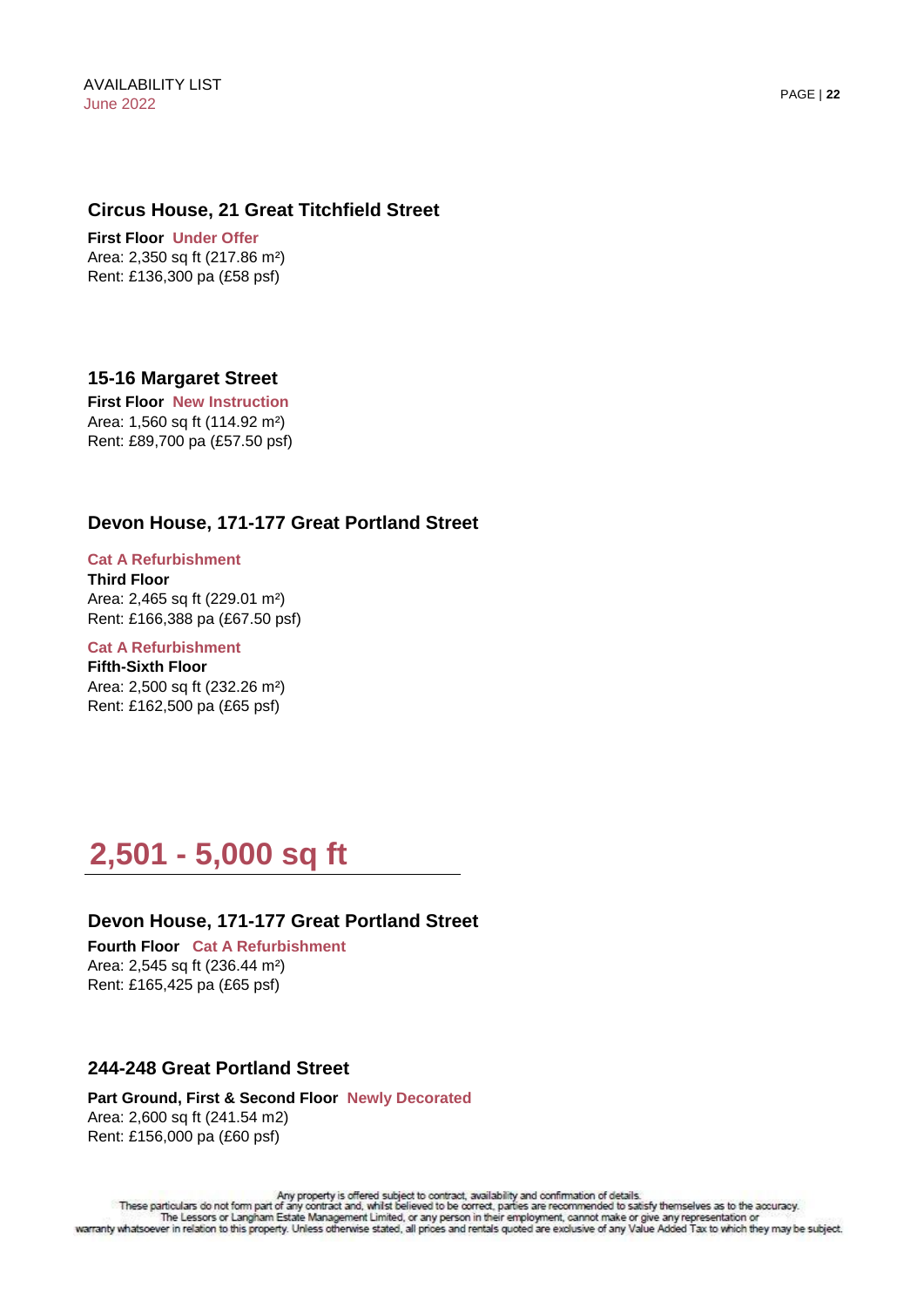#### **Radiant House, 34-38 Mortimer Street**

**Ground Floor & Basement**  Area: 2,700 sq ft (247.12 m2) Rent: £120,285 pa (£44.55 psf)

**Third Floor Newly Refurbished** Area: 2,710 sq ft (251.76 m²) Rent: £166,665 pa (£61.50 psf) **19-21 Great Portland Street**  Plug n' Play

#### **47-50 Margaret Street**

#### **Second Floor (East) Newly Refurbished** Area: 2,920 sq ft (271.27 m2) Rent: £179,580 pa (£61.50 psf)

**146-148 Oxford Street** 

Use Class E / F1

**First to Fourth Floors** Area: 3,000 sq ft (278.70 m2) Rent: £145,500 pa (£48.50 psf)

#### **Threeways House, 40-41 Clipstone Street**

**Basement (East) New Instruction** Area: 3,140 sq ft (291.71 m2) Rent: £102,050 pa (£32.50 psf)

# **Moray House, 23-35 Great Titchfield Street**

**Fifth Floor** Area: 3,250 sq ft (301.93 m²) Rent: £211,250 pa (£65 psf)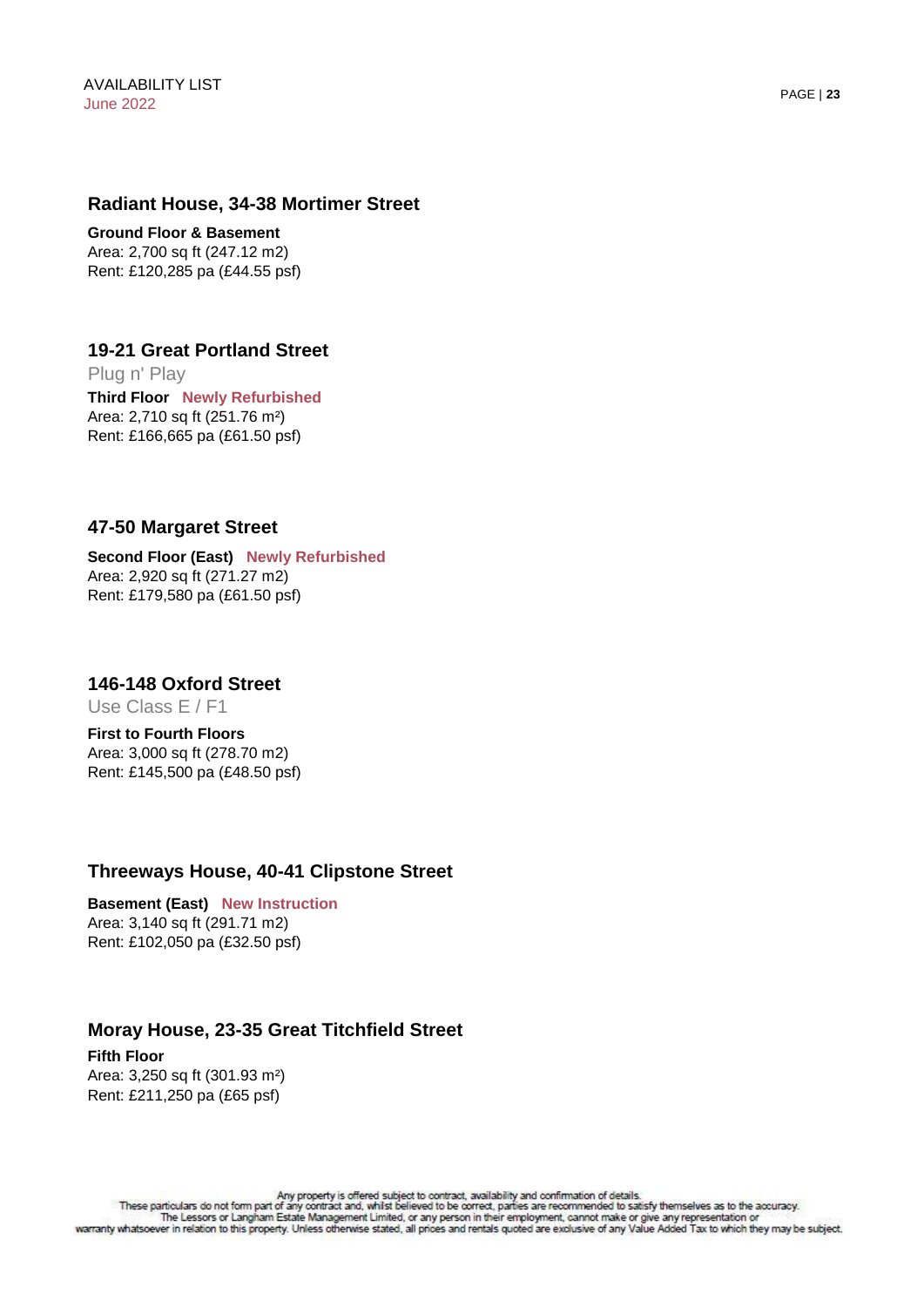#### **50 Eastcastle Street**

**Suite 210, Second Floor Newly Decorated** Area: 3,470 sq ft (322.37 m²) Rent: £202,995 pa (£58.50 psf)

**Suite 395** Area: 3,500 sq ft (325.16 m²) Rent: £204,750 pa (58.50 psf)

**Suite 360, Third Floor Under Offer** Area: 3,560 sq ft (330.73 m²) Rent: £208,260 pa (£58.50 psf)

**Moray House, 23-35 Great Titchfield Street Third Floor New Instruction - Cat A** Area: 4,330 sq ft (402.26 m²) Rent: £POA

# **Circus House, 21 Great Titchfield Street**

**Second & Third Floors** Area: 4,600 sq ft (425.49 m²) Rent: £273,700 pa (£59.50 psf)

# **5,001 + sq ft**

**Third Floor** Area: 5,350 sq ft (497 m²) Rent: £347,750 pa (£65 psf) **Threeways House, 44 Clipstone Street**

#### **50 Eastcastle Street**

**Suite 150 Newly Refurbished** Area: 6,700 sq ft (622.44 m²) Rent: £388,600 pa (£58 psf) Plug n' Play

Any property is offered subject to contract, availability and confirmation of details.<br>These particulars do not form part of any contract and, whilst believed to be correct, parties are recommended to satisfy themselves as